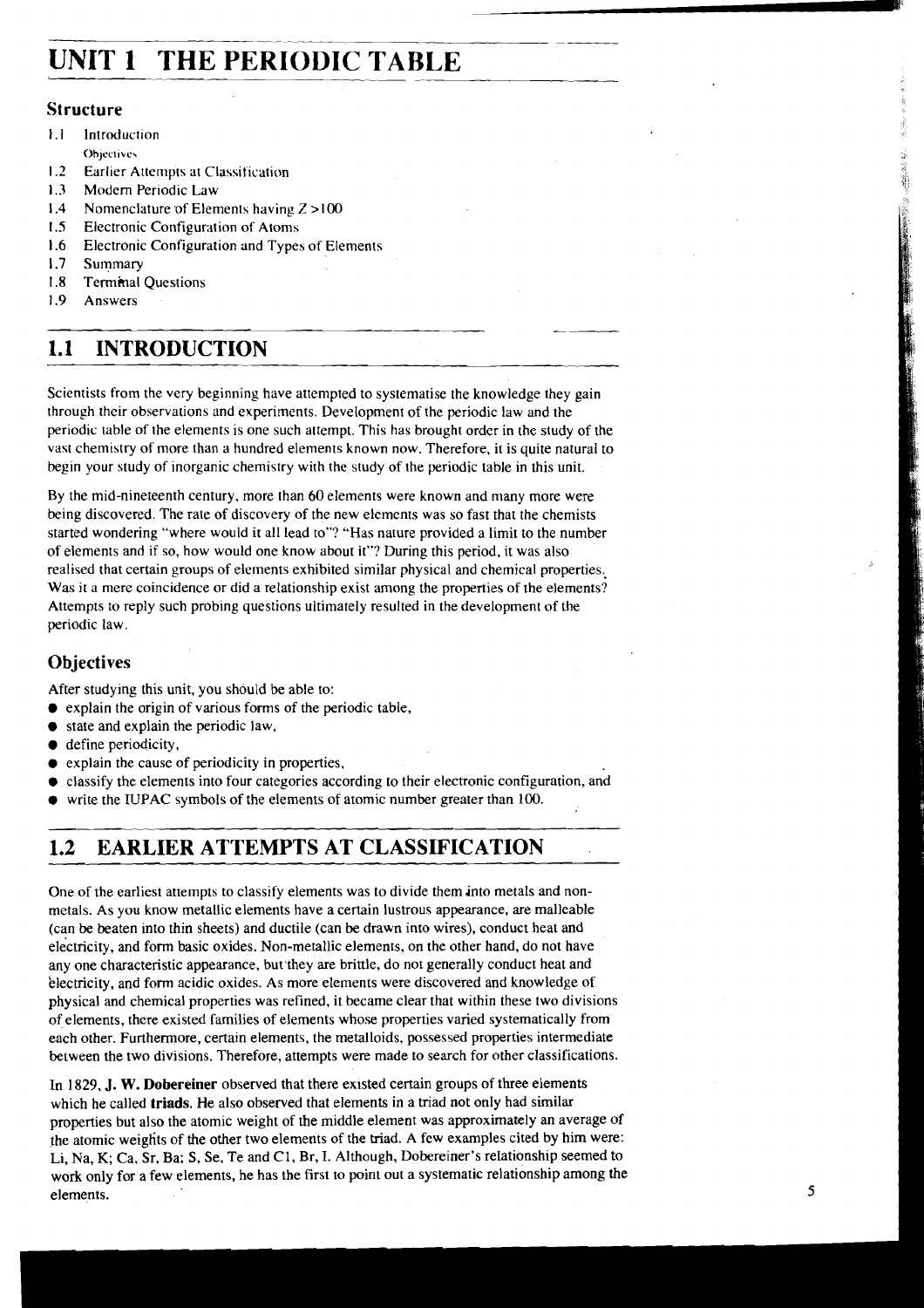

Technological Institute of **St.**  Petersburg (now Leningrad). He developed the periodic table of the elements and wrote an outstanging Chemistry textbook. In 1906, he failed by one vote to receive the

**Periodicity and s-Block The next reported attempt to classify elements was made by a French geologist, A. de <br>Elements in order of increasing at Chancourtois** in 1862. He arranged the then known elements in order of increasing atomic weight on a line which spiralled around a cylinder from bottom to top. He divided the circumference of the cylinder into 16 sub-divisions and pointed out that the elements with similar properties ended up above each other on adjacent turns of the spiral. He called his representation as a **'Telluric Screw'.** This also did not attract much attention.

> In 1864, the English chemist **John Newlands** reported his **"L,aw** of **Octaves".** He suggested that if the elements be arranged in the order of increasing atomic weight, every eighth element had properties similar to the first element just like every eighth note resembles the first in octaves of music. For example, he arranged the elements in the following manner:

| Element           | $\sim$ | Li | Be | В  | C  | N              |    | Е           |
|-------------------|--------|----|----|----|----|----------------|----|-------------|
| At. Wt.<br>$\sim$ |        | 7  | 9  | ۱۱ | 12 | 14             | 16 | 19          |
| Element           |        | Na | Mg | Ai | Si | $\bullet$<br>Þ | S  | $_{\rm C1}$ |
| At. Wt.           |        | 23 | 24 | 27 | 29 | 31             | 32 | 35.5        |
| Element           |        | ĸ  | Ca | Ti | Сr |                |    |             |
| At. Wt.           |        | 39 | 40 | 48 | 52 |                |    |             |

Thus we see. K resembles Na and Li; Ca resembles Mg and Be: A1 resembles B; Si resembles C. etc. Newlands' law of octaves was rejected due to two reasons. Firstly, it did Dmitri Ivanovich Mendeleev, 1834 not hold good for elements heavier than Ca. Secondly, he believed that there existed some 1907. A Russian Chemistry at the mystical connection between music and chemistry.

The periodic law, as we know it today owes its development to two chemists, **1,othar ,Meyer** and **Dmitri Mendeleev,** each one working independently propounded it simultaneously in 1869. Lothar Meyer reported that when physical properties like atomic volume, boiling point. etc., were plotted against atomic weight, a periodically repeating failed by one vote to receive the curve was obtained in each case. Fig. 1.1 is a graph showing the variation in atomic volume<br>Notel Prize in Chemistry. with the atomic number (similar curve was obtained by Lothar Meyer by plotting atomic volume versus atomic weight). The atomic volume behavhur is periodic. It goes through cycles, dropping from a sharp maximum to a minimum and then sharply rising again. Each of the cycles is called a **period.** The location of elements on the peaks or in the troughs has an important correlation with their chemical reactivity. The elements at the peaks (e.g., alkali metals) are the most reactive, those in the troughs (e.g., noble metals) are characteristically less reactive.



**Fig. 1.1: Periodic dependence of atomic volume on atomic number.**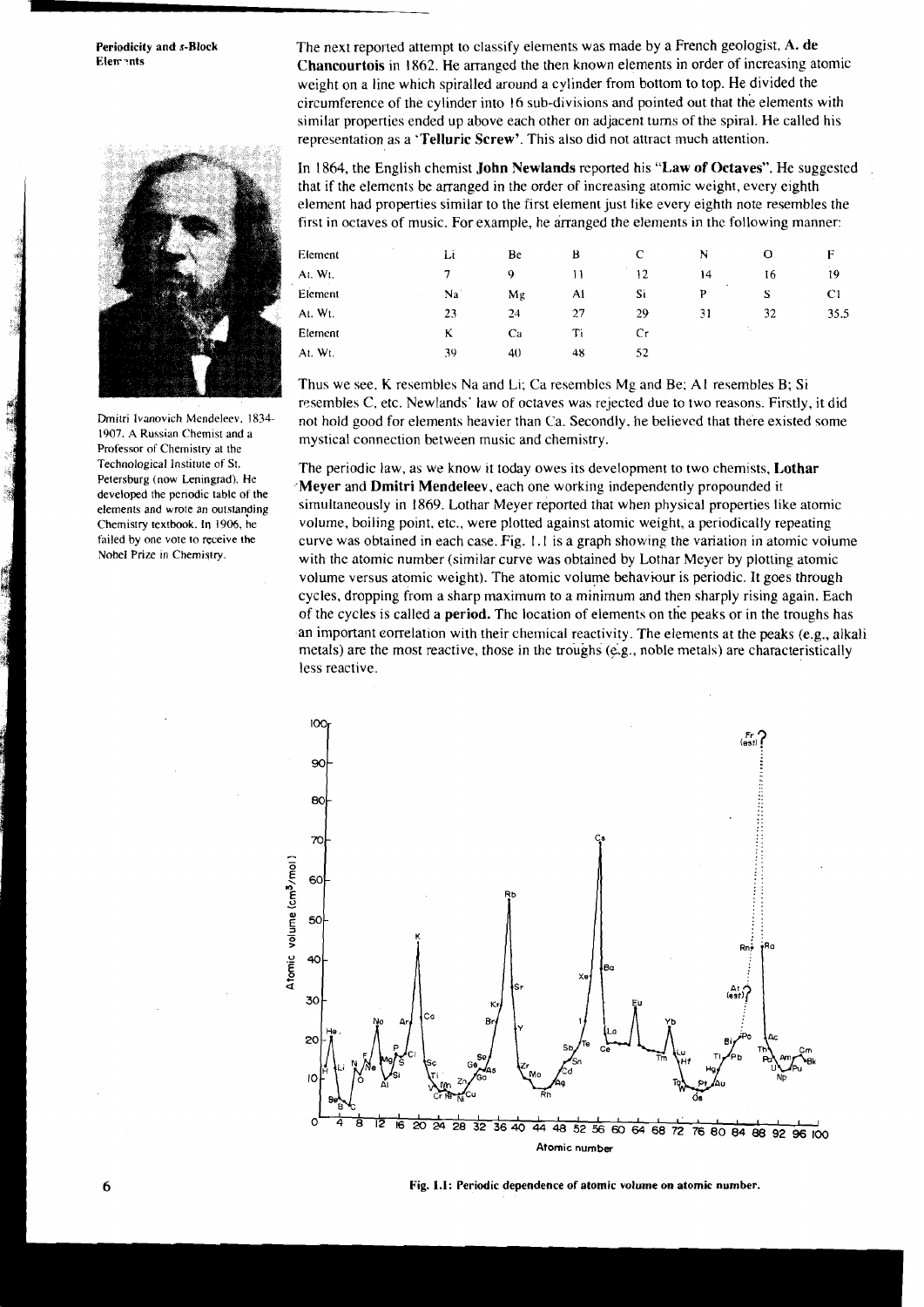### Mendeleev's Periodic Law

Mendeleev, on the other hand, used chemical properties like valence and formulae of hydrides, chlorides and oxides of the elements to illustrate his periodic law. According to Mendeleev's periodic law. "if the elements are arranged sequentially in the order of increasing atomic weight, a periodic repetition, i.e., periodicity in properties is observed." Mendelecv arranged elenients in horizontal rows and vertical columns in order of increasing atomic weight so that the elements having similar properties were kept in the same vertical column. Fig. 1.2 shows the periodic table devised by Mendeleev in 187 1.

| <b>Series</b> | <b>Group I</b><br>R, O | RO       | $R_1O_3$   | <b>Group II Group III Group IV</b><br>RH,<br>RO <sub>1</sub> | Group V<br>RH,<br>R,O, | <b>Group VI</b><br>RH,<br>RO, | <b>Group VII</b><br>RH<br>$R_2O_7$ | <b>Group VIII</b><br>$\dot{R}O_{4}$ |
|---------------|------------------------|----------|------------|--------------------------------------------------------------|------------------------|-------------------------------|------------------------------------|-------------------------------------|
| ı             | $H = 1$                |          |            |                                                              |                        |                               |                                    |                                     |
| 2             | $Li=7$                 | $Be=9.4$ | $B=11$     | $C=12$                                                       | $N = 14$               | $Q=16$                        | $F=19$                             |                                     |
| 3             | $Na=23$                | $Mg=24$  | $Al=27.3$  | $Si = 28$                                                    | $P = 31$               | $S = 32$                      | $Cl = 35.5$                        |                                     |
| 4             | $K = 39$               | $Ca=40$  | $=44$      | $Ti=48$                                                      | $V = 51$               | $C = 52$                      | $Mn=55$                            | $Fe=56$ , $Co=59$<br>Ni=59, Cu=63   |
| 5             | $(Cu=63)$              | $Zn=65$  | $=68$      | $=72$                                                        | $As=75$                | $Sc=78$                       | $Br=80$                            |                                     |
| 6             | $Rb=85$                | $Sr=87$  | $?Yt = 88$ | $Zr=90$                                                      | $Nb = 94$              | $Mo=96$                       | $=100$                             | $Ru=104$ , $Rh=104$                 |
|               |                        |          |            |                                                              |                        |                               |                                    | Pd=106, Ag=108                      |
| 7             | $(Ag=108)$             | $Cd=112$ | $In = 113$ | $Sn = 118$                                                   | $Sb=122$               | $Te=125$                      | $I = 127$                          |                                     |
| 8             | $Cs=133$               | $Ba=137$ | $?Di=138$  | $?Ce=140$                                                    |                        |                               |                                    |                                     |
| g.            |                        |          |            |                                                              |                        |                               |                                    |                                     |
| 10            |                        |          | $?Er=178$  | $?$ La=180                                                   | $Ta=182$               | $W = 184$                     |                                    | $Os=195, Ir=195$                    |
|               |                        |          |            |                                                              |                        |                               |                                    | Pt=198, Au=199                      |
| $\mathbf{11}$ | $(Au=199)$             | $Hg=200$ | $T = 204$  | $Pb = 207$                                                   | $Bi = 208$             |                               |                                    |                                     |
| 12            |                        |          |            | $Th=231$                                                     |                        | $U = 240$                     |                                    |                                     |

**Fig. 1.2: Mendeleev's periodic table of 1871; against each element is the 1871 value of atomic weight** 

Although Newlands and Lothar Meyer also contributed in developing the periodic law, the main credit goes to Mendeleev because of the following reasons:

- $\bullet$  He included, along with his table, a detailed analysis of the properties of all the known elements and correlated a broad range of physical and chemical properties with atomic weights.
- He kept his primary goal of arranging similar elements in the same group, quite clearly. Therefore, he was bold enough in reversing the order of certain elements. For example, iodine with lower atomic weight than that of tellurum (Group VI) was placed in Group VII along with fluorine, chlorine and bromine because of similarities in properties.
- He also corrected the atomic weights of certain elements to include them in proper groups. For example, he corrected the atomic weights of beryllium (from 13.5 to 9), and indium (from 76 to 114) without doing any actual measurements; his conjecture was provea correct as Be and In with equivalent weights of 4.5 and 38, respectively are actually bivalent and trivalent.
- Keeping to his primary goal of arranging similar elements in the same vertical column (group), he realised that some of the elements were still undiscovered and therefore, left their places vacant in the table and predicted their properties. He predicted the existence in nature of over ten new elements and predicted properties of three of them, e.g., ekaboron Gcandium), eka-aluminium (gallium) and eka-silicon (germanium) from the properties of known elements surrouniing them. When these elements were discovered, Mendeleev's predictions proved to be amazingly accurate. This you can see by comparing the predicted and observed properties of eka-aluminium (gallium) and ekasilicon (germanium) given in Table 1.1.

It is very interesting to know that out of more than ten elements predicted by Mendeleev, eka-aluminium was discovered first of all and named gallium by Lecoq de Boisbaudran in 1875. He determined the density and melting point of gallium and also studied its compounds. He first reported the density of gallium as  $4.7 \times 10^3$  kg m<sup>-3</sup>. But when he received a letter from Mendeleev saying that everything was quite correct in his description of gallium except for the density which should be  $6.0 \times 10^3$  kg m<sup>-3</sup>, Boisbaudran was highly 7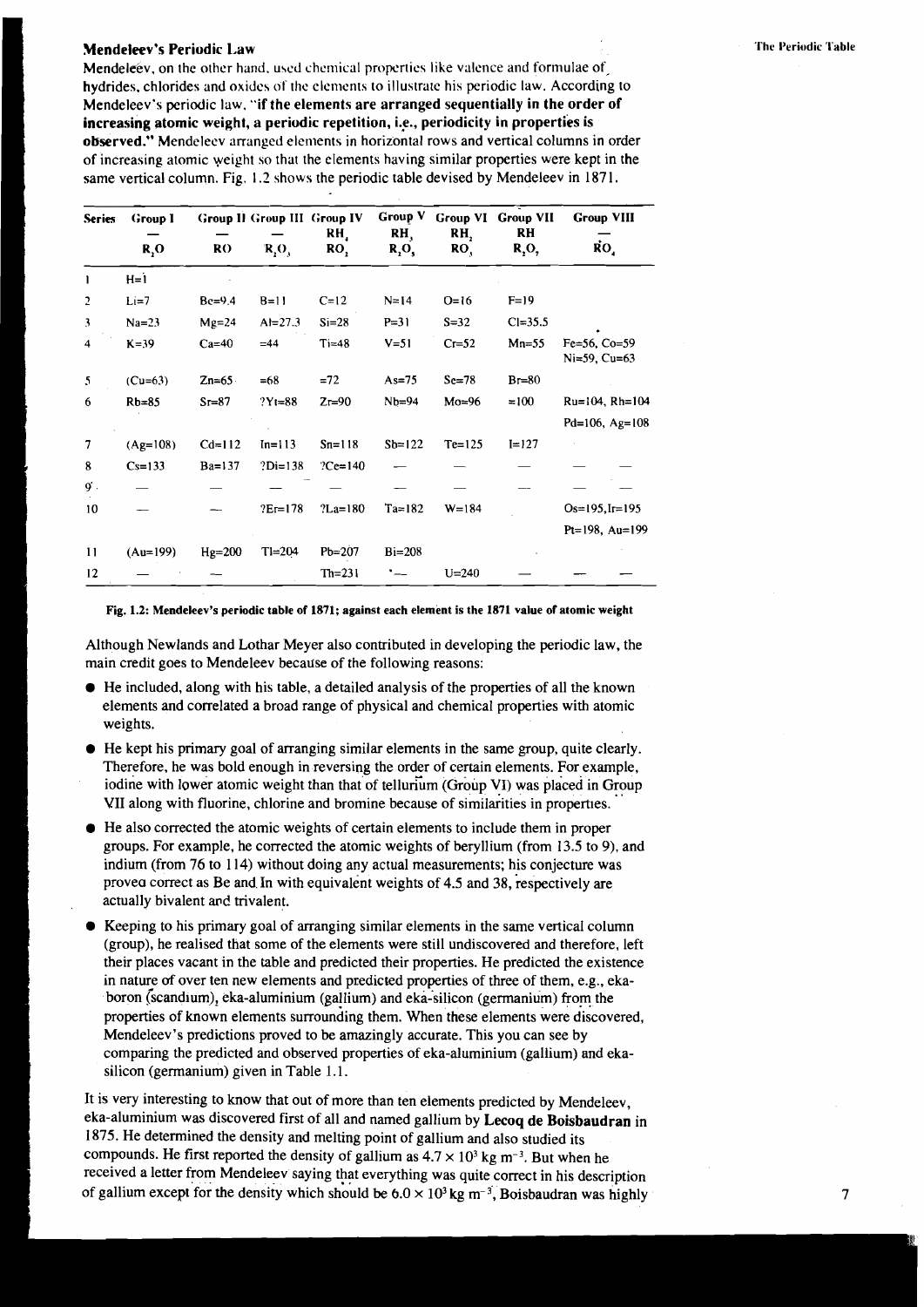| Table 1.1 Comparison of predicted and observed properties of eka-aluminium (gallium) and |
|------------------------------------------------------------------------------------------|
| eka-silicon (germanium)                                                                  |

| Property                                   | Predicted by<br>Mendeleev for<br>$\epsilon$<br>eka-aluminium | <b>Observed</b><br>for<br>gallium | <b>Predicted by</b><br>Mendeleey for<br>eka-silicon | Observed for<br>germanium               |
|--------------------------------------------|--------------------------------------------------------------|-----------------------------------|-----------------------------------------------------|-----------------------------------------|
| At. weight                                 | 68                                                           | 69.72                             | 72                                                  | 72.59                                   |
| Density (kg $m^{-3}$ )                     | $6.0 \times 10^3$                                            | $5.9 \times 10^{3}$               | $5.5 \times 10^{3}$                                 | $5.3 \times 10^{3}$                     |
| Melting point $(K)$                        | low                                                          | 302.8                             | High                                                | 1220 K                                  |
| Reaction with acids<br>and alkalies        | slow                                                         | slow                              | slow                                                | Reacts with conc.<br>acids and alkalies |
| Formula of oxide                           | $E_2O_3$                                                     | Ga, O,                            |                                                     |                                         |
| Density of oxide ( $kg \, \text{m}^{-3}$ ) | $5.5 \times 10^3$                                            | $5.88 \times 10^3$                |                                                     |                                         |
| Formula of chloride                        | EC1                                                          | GaCl <sub>2</sub>                 | EsCl <sub>1</sub>                                   | GeCl <sub>4</sub>                       |
| Boiling point of<br>chloride (K)           | Volatile                                                     | 474                               | 373                                                 | 357                                     |

surprised. He thought could it be possible that someone else also had discovered gallium before him? He determined the density of gallium again after purifying the metal more carefully. You will be equally surprised to know that Mendeleev was right; the density of gallium is  $5.9 \times 10^3$  kg m<sup>-3</sup>.

Another four years later in 1879, the Swedish chemist **Lars Fredrick Nilson** discovered a new element which he named scandium (for Scandinavia). When its properties were investigated, it became absolutely obvidus that it was nothing but eka-boron predicted by Mendeleev. In 1886, the German chemist **Winkler** discovered eka-silicon which he renamed as germanium (for Germany). Winkler found that germanium completely corresponds to Mendeleev's eka-silicon. You can yourself see by comparing the properties of eka-silicon and germanium given in Table 1.1.

In this way, the discovery of these three elements provided a striking proof for the validity of the periodic law. The development of periodic law is an excellent example where careful observation, critical analysis of available data without any preconceived notions and scientific foresight led to the discovery of a fundamental law of nature. Thus, when Mendeleev arranged elements in order of increasing atomic weight and critically analysed the properties of then known elements, he discovered that the properties of any element are an average of the properties of its neighbours in the periodic table. On this basis he predicted the properties of undiscovered elements representing the gaps in his table.

# $\mathbf{S}\mathbf{A}\mathbf{Q}\mathbf{1}$

a) What property did Mendeleev use to classify the elements in his periodic table?

....................................................................... ....................................................................... ....................................................................... b) Enumerate four defects in the Mendeleev's periodic table.

.......................................................................

.......................................................................

.......................................................................

c) For appreciating the excellent achievement of Mendeleev and for assessing your own understanding of the Periodic Law, imagine for a while that one of the elements, say calcium, is still undiscovered. Predict its properties from the properties of the known surrounding elements and then, compare your predictions with those already known.

....................................................................... ....................................................................... ....................................................................... .......................................................................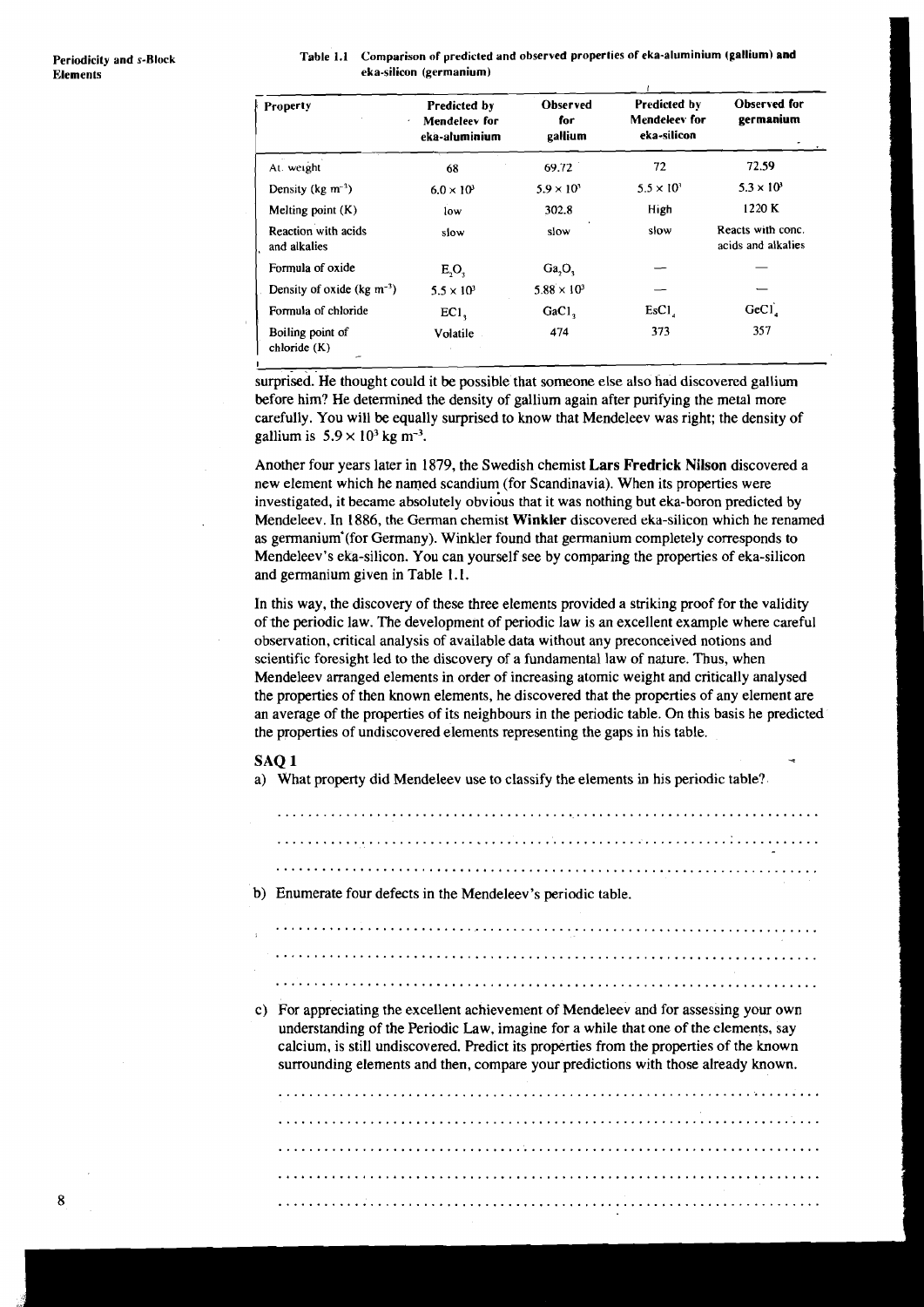### **The Periodic Table**

# **l'hc l'eriodic '1 1.3 MODERN PERIODIC LAW**

You must have studied in previous classes that there were some anomalies in Mendeleev's original periodic table. Between 1869 - 1907 he, therefore, tried to improve it further. However, the most significant improvement of his periodic table came through the discovery of the concept of atomic number in 191 3 by **Henry Moseley.** who suggested that the atomic number of an element is a more fundamental property than its atomic weight. Mendeleev's Periodic Law was. therefore, accordingly modified. This is now known as **the Modern Periodic Law** and can be stated as **"the properties of elements are periodic functions of their atomic numbers".** Mendeleev could not arrive at this conclusion because atomic ,numbers were not known at that time. However, the table given by him (Fig. 1.2) broadly resembles the modem table (Fig. 1.3) because the atomic weight and atomic number vary almost in a parallel manner. The manner of the manner of the Henry G.J. Moseley. 1887-1915; A



brilliant English physicist<br>discovered the concept of atomic battlefield during World War I and got killed in 1915.

In the modem plan of classification (Fig. 1.3), elements are arranged in the table in order of discovered **the** concept of atomic their increasing atomic numbers, and this removes most of the anomalies of Mendeleev's

|                         |                                        |             |                                       |                                               |                      |                                     |                      |                                 |                                         |                           |                                        |                                 |                                               |                             |                   |                          |                       | got killed in 1915.                    |                          |
|-------------------------|----------------------------------------|-------------|---------------------------------------|-----------------------------------------------|----------------------|-------------------------------------|----------------------|---------------------------------|-----------------------------------------|---------------------------|----------------------------------------|---------------------------------|-----------------------------------------------|-----------------------------|-------------------|--------------------------|-----------------------|----------------------------------------|--------------------------|
| Per-<br>iods            |                                        | $A$ $I$ $B$ |                                       |                                               |                      |                                     |                      |                                 |                                         |                           |                                        |                                 |                                               |                             | A VII B           |                          | A VIII B              |                                        |                          |
|                         | $\mathbf{I}$<br>$\mathbf H$            |             |                                       |                                               |                      |                                     |                      |                                 |                                         |                           |                                        |                                 |                                               | $\mathbf{1}$<br>$\bf{H}$    |                   | $\boldsymbol{2}$<br>He   |                       |                                        |                          |
|                         | 1.008                                  |             |                                       |                                               | A 11 B               |                                     | $A$ $II$ $B$         | IV<br>$\boldsymbol{\mathsf{A}}$ | В                                       | $\mathbf{A}^{\mathsf{T}}$ | $\mathbf B$<br>V                       | A                               | $\mathbf{V}$<br>B                             | 1.008                       |                   | 4.003                    |                       |                                        |                          |
| $\overline{\mathbf{c}}$ | $\overline{\mathbf{3}}$<br>Li<br>6.941 |             |                                       | $\overline{\mathbf{4}}$<br><b>Be</b><br>9.012 |                      | 5 <sub>1</sub><br>$\bf{B}$<br>10.81 |                      | 6<br>$\mathbf C$<br>12.01       |                                         | $\tau$<br>N<br>14.01      |                                        | $\bf 8$<br>$\mathbf O$<br>16.00 |                                               | $9$ .<br>F<br>19.00         |                   | 10<br><b>Ne</b><br>20.18 |                       |                                        |                          |
| 3                       | $\overline{11}$<br><b>Na</b><br>22.99  |             |                                       | 12<br>Mg<br>24.31                             |                      | 13<br>Al<br>26.98                   |                      | 14<br>Sï<br>28.09               |                                         | 15<br>${\bf P}$<br>30.97  |                                        | 16<br>S<br>32.06                |                                               | 17<br>$CI$<br>35.45         |                   | 18<br>Ar<br>39.95        |                       |                                        |                          |
| 4                       | 19<br>K<br>39.10                       |             |                                       | ${\bf 20}$<br>Ca<br>40.08                     |                      |                                     | 21<br>Sc<br>44.96    |                                 | $22\,$<br>Ti<br>47.80                   |                           | 23<br>$\overline{\mathbf{V}}$<br>50.94 |                                 | ${\bf 24}$<br>$\mathbf{C}\mathbf{r}$<br>52.00 |                             | 25<br>Mn<br>54.94 |                          | 26<br>Fe<br>55.85     | 27<br>Co<br>58.93 58.71                | 28<br>Ni                 |
|                         |                                        |             | 29<br>$\mathbf{C}\mathbf{u}$<br>63.54 |                                               | 30<br>Zn<br>65.37    | 31<br>Ga<br>69.72                   |                      | $32\,$<br>Ge<br>72.59           |                                         | 33<br>As<br>74.92         |                                        | 34<br><b>Se</b><br>78.96        |                                               | 35<br>Br<br>79.91           |                   | 36<br>Kr<br>83.80        |                       |                                        |                          |
| $\cdot$ <sub>5</sub>    | 37<br><b>Rb</b><br>85.47               |             |                                       | 38<br>Sr<br>87.62                             |                      |                                     | 39<br>Y<br>88.91     |                                 | 40<br>Zr<br>91.22                       |                           | 41<br><b>Nb</b><br>92.91               |                                 | 42<br>Mo<br>95.94                             |                             | 43<br>Tc<br>98.91 |                          | 44<br>Ru              | 45<br><b>Rh</b><br>101.07 102.91 106.4 | 46<br>Pd                 |
|                         |                                        |             | 47<br>Ag<br>107.87                    |                                               | 48<br>C <sub>d</sub> | 49<br>In<br>112.40 114.82           |                      | 50<br>Sn<br>118.69              |                                         | 51<br><b>Sb</b><br>121.75 |                                        | 52<br><b>Te</b><br>127.60       |                                               | 53<br>$\mathbf I$<br>126.90 |                   | 54<br>Xe<br>131.30       |                       |                                        |                          |
| 6                       | 55<br>$\mathbf{C}\mathbf{s}$<br>132.91 |             |                                       | 56<br>Ba<br>137.54                            |                      |                                     | 57<br>La*<br>138.91  |                                 | $\overline{Hf}^2$<br>178.49             |                           | 73<br>Ta<br>180.95                     |                                 | 74<br>W<br>183.85                             |                             | 75<br>Re<br>186.2 |                          | 76<br>Os<br>190.2     | 77<br>Ir                               | 78<br>Pt<br>192.2 195.09 |
|                         |                                        |             | 79<br>Au<br>197.97                    |                                               | 80<br>Hg             | $\frac{81}{11}$<br>200.59 204.37    |                      | 82<br>Pb<br>207.19              |                                         | 83<br>Bi<br>208.98        |                                        | 84<br>Po<br>210                 |                                               | 85<br>At<br>210             |                   | 86<br>Rn<br>222          |                       |                                        |                          |
| $\overline{7}$          | ${\bf 87}$<br>Fr<br>223                |             |                                       | ${\bf 88}$<br>Ra<br>226.03                    |                      |                                     | 89<br>Ac**<br>227.03 |                                 | 104<br>$\mathbf{U}\mathbf{n}\mathbf{q}$ |                           | $-105$<br>Unp                          |                                 | 106<br>Unh                                    |                             | 107<br>Uns        |                          | 108<br><b>Uno Une</b> | 109                                    |                          |

\* **LANTHANIDES** 

| ** ACTINIDES | 58<br>Ce        | 59<br>140.12 140.91       | 60<br>Nd<br>144.24 | 61<br>Pm<br>146.92 | 62<br>Sm | 63<br>Eu<br>$150.35$   151.96 | 64<br>Gd<br>157.25               | 65<br>Tb<br> 158.92 | 66<br>Dv<br>162.50 | 67<br>Ho<br>164.93                 | 68<br>Er<br>167.26  | 69<br>Tm<br>168.93  | 70<br>Yb<br>173.04 | 71<br>Lи<br>174.97 |  |
|--------------|-----------------|---------------------------|--------------------|--------------------|----------|-------------------------------|----------------------------------|---------------------|--------------------|------------------------------------|---------------------|---------------------|--------------------|--------------------|--|
|              | 90<br><b>Th</b> | 91<br>Pa<br>232.04 231.04 | 92<br>  238.03     | 93<br>Np<br>237.05 | 94<br>Pu | 95<br>Am<br>239.05 241.06     | 96<br>  <b>cm</b><br>247.07<br>. | 97<br>Bk<br>249.08  | 98<br>1251.08      | 99<br>Es<br>254.09<br><del>.</del> | 100<br>Fm<br>257.10 | 101<br>Md<br>258.10 | 102<br>255.0       | 103<br>257.0       |  |

**Fig. 1.3: Modern periodic table in the form devised by Mendeleev**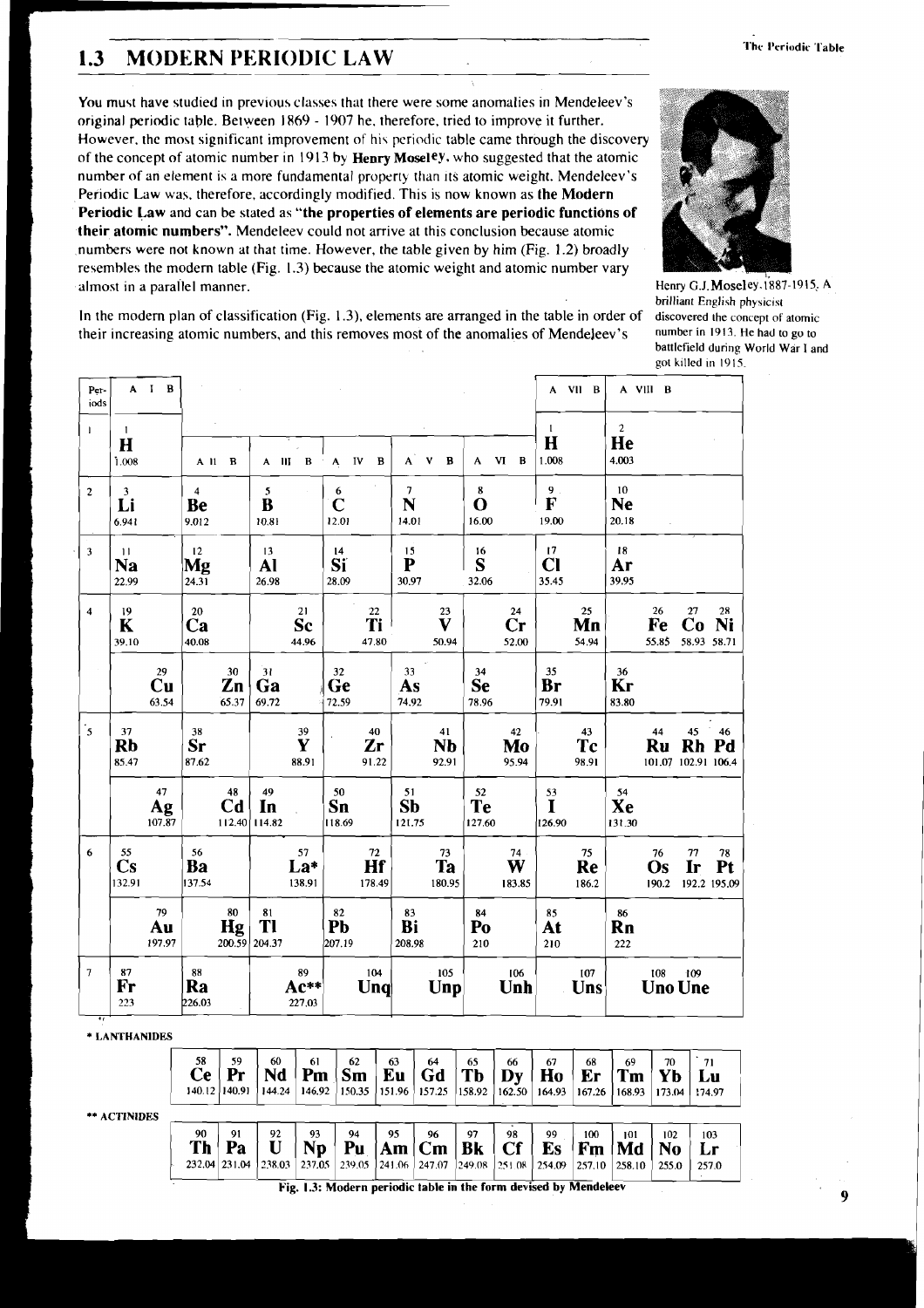Periodicity and s-Block original periodic table. The positions of **K** and Ar, Co and Ni, Te and 1 do not remain<br>Elements anomalous any longer. There was no place for instance of an algunari in Marchilasut. anomalous any longer. There was no place for isotopes of an element in Mendeleev's original periodic table. As isotopes of an element have the same atomic number. they can all be placed at one and the same place in the periodic table. You also know the atomic number cannot be fractional and it increases by one integer from one element to the next: it has thus placed a limit on the number of elements. Thus today, 109 elements (from I to 109) have been discovered and any more elements that may be discovered in future will be beyond 109.

## **Long Form of the Periodic Table**

You have now leamt that in the modem form of Mendeleev's periodic table, elements are arranged in seven horizontal rows and eight vertical columns. Normal and transition elements belonging to A and B subgroups of a group were placed in one and the same column of the table. In the long form of the periodic table (Fig. 1.4), elements are arranged in eighteen vertical columns by keeping the elements belonging to A and B subgroups in separate columns. You have also studied that theGroupVII1 B of Mendeleev's periodic in eighteen vertical columns by keeping the elements belonging to A and B subgroups in<br>separate columns. You have also studied that the Group VIII B of Mendeleev's periodic<br>table contains three triads — Fe, Co, Ni (4th pe (6th period). But in the long form of the table, each element of the triad is kept in a separate column. So, the group VIII B occupies three columns of the table. Thus, you can see that the long form of periodic table is an extension of the modern periodic table. It is also related to the electronic configuration of elements and displays the order in which the electrons are filled in  $s, p, d$  and  $f$  orbitals about which you will study in Section 1.5.

| -1<br>IΑ                                      | $\mathbf{2}$<br>IIA                 | 3<br><b>IIIB</b>      | 4<br><b>IVB</b>    | 5.<br>VB                              | 6<br>VIB                            | 7<br><b>VIIB</b>   | 8                         | 9<br><b>VIIIB</b>            | 10                | 11<br>IB                                                                             | 12<br>ПB                   | 13<br>ШA                                | 14<br><b>IVA</b>   | 15<br>VA                  | 16<br>VIA                  | 17<br><b>VIIA</b>            | 18<br><b>VIIIA</b>                   |
|-----------------------------------------------|-------------------------------------|-----------------------|--------------------|---------------------------------------|-------------------------------------|--------------------|---------------------------|------------------------------|-------------------|--------------------------------------------------------------------------------------|----------------------------|-----------------------------------------|--------------------|---------------------------|----------------------------|------------------------------|--------------------------------------|
| <-sBlock->                                    |                                     |                       |                    |                                       |                                     |                    |                           |                              |                   |                                                                                      |                            |                                         |                    | $p$ -block elements       |                            |                              |                                      |
| $\mathbf{1}$<br>H<br>1.008                    |                                     |                       |                    |                                       |                                     |                    |                           |                              |                   |                                                                                      |                            |                                         |                    |                           |                            |                              | $\mathbf{2}$<br>He<br>4.003          |
| 3<br>Li<br>6.941 9.012                        | $\overline{4}$<br>Be                |                       |                    |                                       |                                     |                    |                           |                              |                   |                                                                                      |                            | 5<br>B<br>10.81                         | 6<br>C<br>12.01    | 7<br>N<br>14.01           | 8<br>O<br>16.00            | 9<br>F<br>19.00              | 10 <sup>°</sup><br>Ne<br>20.18       |
| 11<br>22.99 24.31                             | 12<br>$\mathbf{Na}$ $ \mathbf{Mg} $ | ←                     |                    |                                       |                                     | d-block elements   |                           |                              |                   |                                                                                      |                            | 13<br>Al<br>26.98                       | 14<br>Si<br>28.09  | 15<br>P<br>30.97          | 16<br>S<br>32.06           | 17<br>Cl<br>35.45            | 18<br>Ar<br>39.95                    |
| 19<br>K<br>39.10                              | 20<br>Ca<br>40.08                   | 21<br>Sc<br>44.90     | 22<br>Ti<br>47.90  | 23<br>$\mathbf{V}$<br>50.94           | 24<br>$\mathbf{Cr}$<br>52.00        | 25<br>Mn<br>54.94  | 26<br>Fe<br>55.85         | 27<br>Co<br>58.93            | 28<br>Ni<br>58.71 | 29<br>$\mathbf{C}\mathbf{u}$<br>63.54                                                | 30<br>Zn<br>65.37          | 31<br>Ga<br>69.72                       | 32<br>Ge<br>72.59  | 33<br>As<br>74.92         | 34<br><b>Se</b><br>78.96   | 35<br>Br<br>79.91            | 36<br>Kr<br>83.80                    |
| 37<br>Rb<br>85.47                             | 38<br><b>Sr</b><br>87.62            | 39<br>Y<br>88.91      | 40<br>Zr<br>91.22  | 41<br>$\mathbf{N}\mathbf{b}$<br>92.91 | 42<br>Mo<br>95.94                   | 43<br>Tc<br>98.91  | 44<br>Ru<br>101.07        | $-45$<br><b>Rh</b><br>102.91 | 46<br>Pd<br>106.6 | 47<br>Ag<br>107.87                                                                   | 48<br>C <b>d</b><br>112.40 | 49<br>In<br>114.82                      | 50<br>Sn<br>118.69 | 51<br><b>Sb</b><br>121.75 | 52<br>Te<br>127.60         | 53<br>I<br>126.90            | 54<br>Xe<br>131.30                   |
| 55<br>$\mathbf{C}\mathbf{s}$<br>132.91 137.34 | 56<br>Ba                            | 57<br>$La*$<br>138.91 | 72<br>Hf           | 73<br><b>Ta</b><br>178.49 180.95      | 74<br>W<br>183.85                   | 75<br>Re<br>186.2  | 76<br><b>Os</b><br>190.2  | 77<br>Ir<br>192.2            | 78<br>Pt          | 79<br>Au                                                                             | 80<br>Hg                   | 81<br>Tl<br>195.09 197.97 200.59 204.37 | 82<br>Pb<br>207.19 | 83<br>Bi<br>208.98        | 84<br>Po<br>210            | 85<br>At<br>210              | 86<br>Rn<br>222                      |
| 87<br>Fr<br>223                               | 88<br>Ra<br>226.03                  | 89<br>227.03          | 104                | 105                                   | 106<br>Ac** Unq Unp Unh Uns Uno Une | 107                | 108                       | 109                          |                   |                                                                                      |                            |                                         |                    |                           |                            |                              |                                      |
|                                               |                                     |                       | ←                  |                                       |                                     |                    |                           |                              | f-block elements  |                                                                                      |                            |                                         |                    |                           |                            |                              |                                      |
| * Lanthanides                                 |                                     |                       | 58<br>Ce<br>140.12 | 59<br>Pr<br>140.91                    | 60<br>Nd<br>144.24                  | 61<br>Pm<br>146.92 | 62<br>Sm<br>150.35        | 63<br>Eu<br>151.96           |                   | 64<br>Gd<br>157.25                                                                   | 65<br><b>Tb</b><br>158.92  | 66<br>Dy<br>162.50                      | 67<br>Ho<br>164.93 | $68 -$<br>Er<br>167.26    | 69<br>Tm<br>168.93         | 70<br>Yb<br>173.93           | 71<br>Lu<br>174.97                   |
| ** Actinides                                  |                                     |                       | 90<br>Th<br>232.04 | 91<br>Pa                              | 92<br>U<br>$231.04$ 238.03          | 93<br><b>Np</b>    | 94<br>Pu<br>237.05 239.05 | 95<br>Am                     |                   | 96<br>$\mathbf{C}\mathbf{m}$<br>$241.06$ $\left(247.07\right)$ $\left(249.08\right)$ | 97<br><b>Bk</b>            | 98<br>Cf<br>251.08                      | 99<br>Es<br>254.09 | 100<br>Fm                 | 101<br>Md<br>257.10 258.10 | 102<br>N <sub>0</sub><br>255 | 103<br>$\mathbf{L}\mathbf{r}$<br>257 |

 $10$ 

Fig. 1.4 : Long form of the periodic table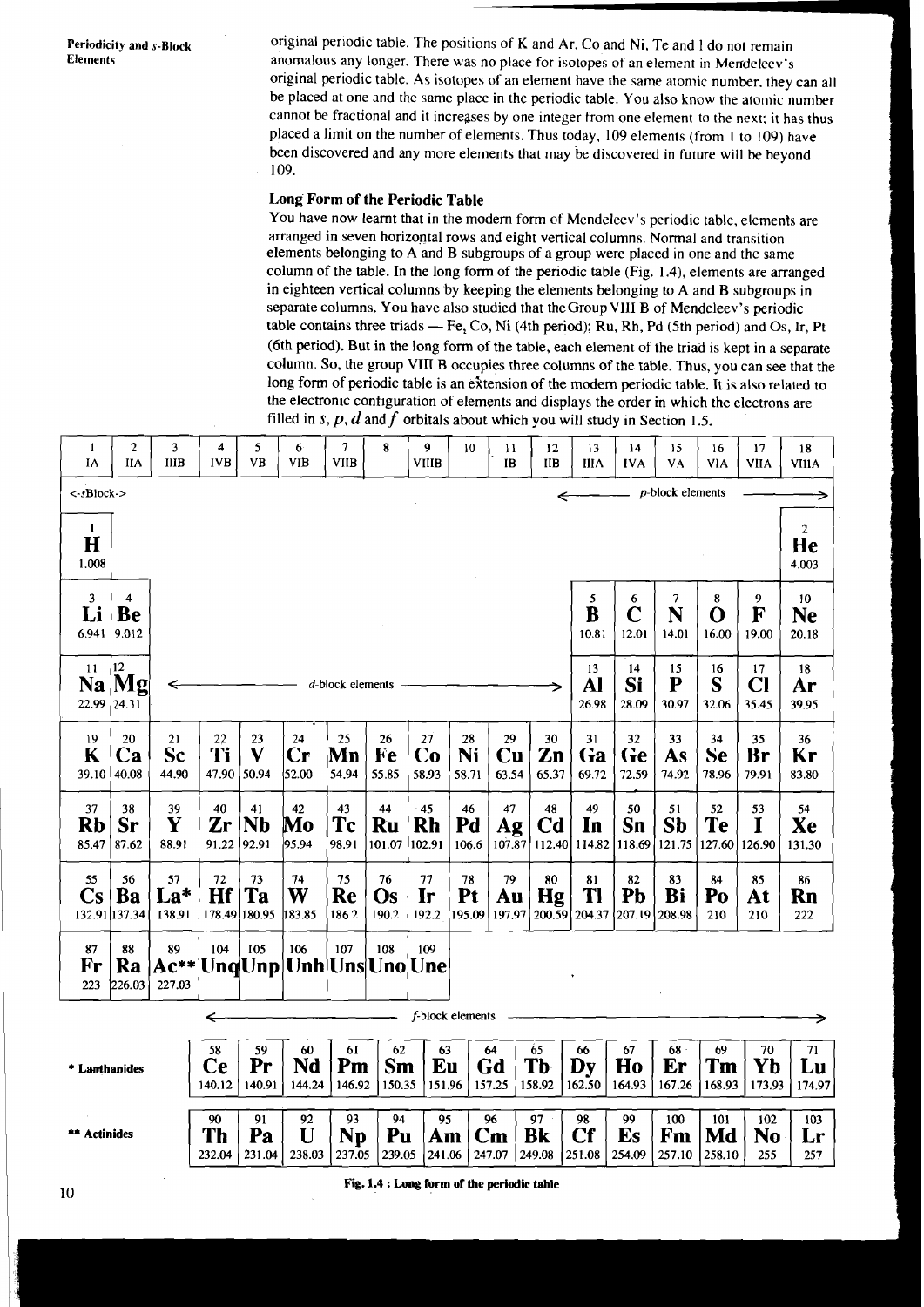Originally Mendeleev gave A and B designations to the groups containing normal and transition elements, respectively. However, in his periodic table, this division into A and B groups is often done arbitrarily. In different books, for the elements of III to VIII groups, this designation of A and B groups is often reversed. To avoid this controversy, International Union of Pure and Applied Chemistry (IUPAC) has adopted Arabic Numerals 1, 2, 3, ..... 18 as the newest group designations in the long form of periodic table. In this system, therefore, the alkali and alkaline earth metals constitute Group 1 and 2; transition elements of Sc to Zn families become Groups 3, 4, 5, ..., 12 and finally the  $p$ 

-block elements become Groups 13, 14, ..., 18 of the table. In this unit and throughout the rest of this course we will use this IUPAC representation for the elements of different groups in the periodic table.

## **SAO 2**

a) Which group of elements appears in the modern periodic table, but did not appear in Mendeleev's original table? Why?

b) What is the relationship between the atomic number and the periodic classification of elements?

#### 1.4 **NOMENCLATURE OF ELEMENTS HAVING Z>100**

It has been a historical practice to allow the discoverer of an element to assign the element's name. In recent times, this had led to some controversy, because elements with very high atomic numbers are so unstable that only minute quantities of them, sometimes only one or two atoms, are prepared before scientists claim credit for their discovery. This has led to questions of the reliability of the data and whether the said new element has in fact been discovered. For example, both American and Soviet scientists claimed credit for discovering element 104. The Americans named it rutherfordium and the Soviets named it kurchatovium. To avoid this problem, the IUPAC has made an official recommendation that until a new element's discovery has been proved, a systematic nomenclature be applied according to the following IUPAC nomenclature rules:

1. The name be derived directly from the atomic number of element using the following numerical roots:

|  |  |                                          |  |  | 0 1 2 3 4 5 6 7 8 9 |
|--|--|------------------------------------------|--|--|---------------------|
|  |  | nil un bi tri quad pent hex sept oct enn |  |  |                     |

- The roots be put together in the order of the digits which make up the atomic number  $\overline{2}$ . and be terminated by 'ium', an ending occurring in the names of all the metallic elements, as these are. The final 'n' of enn be dropped when it occurs before 'nil' and: the final 'i' of 'bi' and 'tri' be dropped when it occurs before 'ium'.
- 3. The symbol of the element be composed of the initial letters of the numerical roots which make up the name.

In Table 1.2 systematic names and symbols of elements having  $Z=101$  to 106 derived by IUPAC norms are listed.

| <b>Atomic Number</b> | <b>Systematic Name</b> | Symbol | <b>Trivial Name</b> |
|----------------------|------------------------|--------|---------------------|
| ю                    | unnilunium             | Unu    | Mendelevium         |
| 102                  | unnilbium              | Unb    | Nobelium            |
| 103                  | unniltrium             | Unt    | Lawrencium          |
| 104                  | unnilquadium           | Unq    |                     |
| 105                  | unnilpentium           | Unp    |                     |
| 106                  | unnilhexium            | Unh    |                     |

|  | Table 1.2: Systematic names for elements having Z>100. |  |  |  |  |
|--|--------------------------------------------------------|--|--|--|--|
|--|--------------------------------------------------------|--|--|--|--|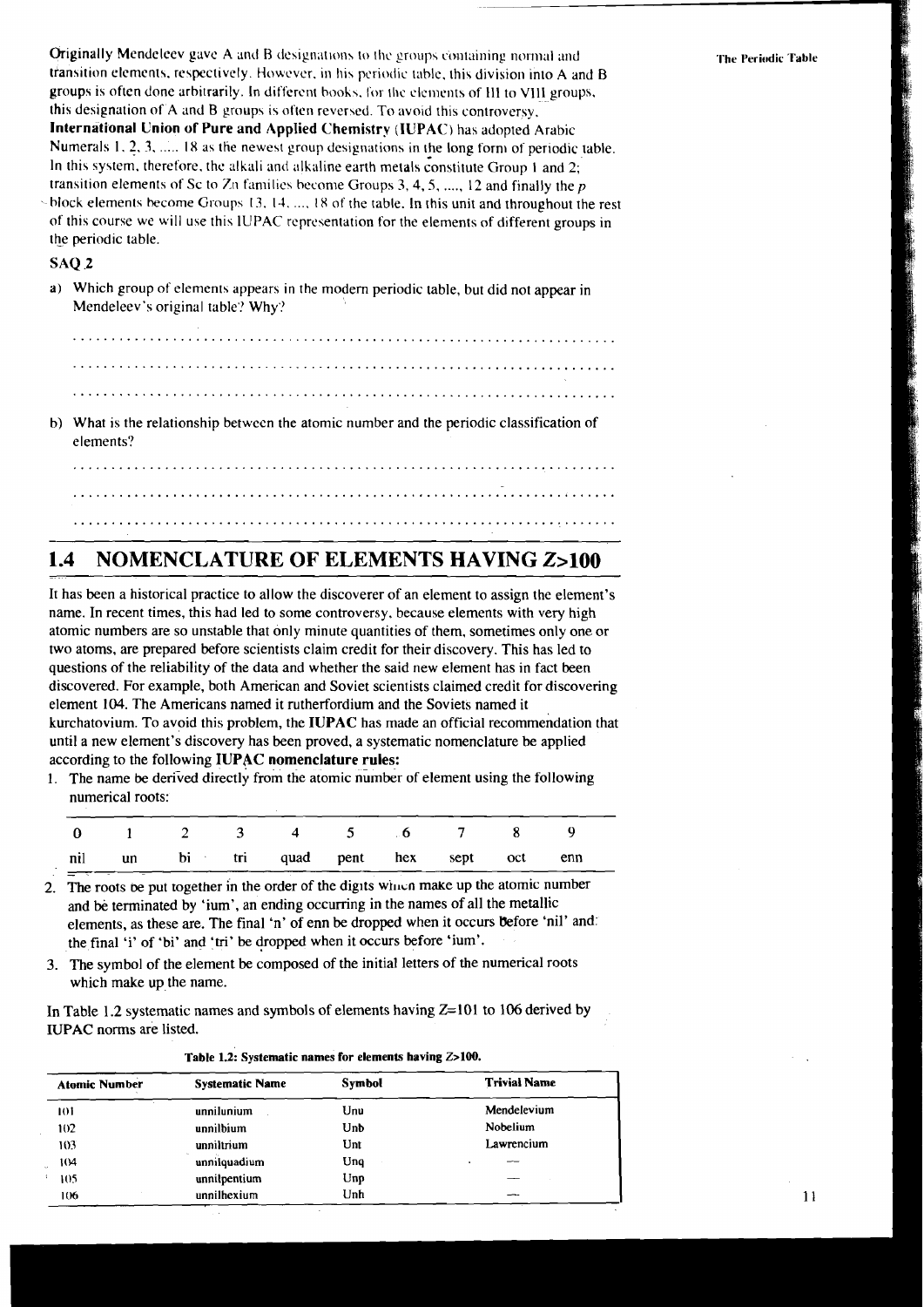**Periodicity and s-Block** SAQ 3<br>**Elements** Write the state of the state of the state of the state of the state of the state of the state of the state of the state of the state of the state of the state of the state of the Write the IUPAC names and symbols for elements having  $Z = 107$  to 114. Į

# **1.5 ELECTRONIC CONFIGURATION OF ATOMS**

In the preceding section you have studied the arrangement of elements in the long form of the periodic table. In this section you will study the electronic configurations of atoms to understand the cause of periodicity in the properties of the elements. The electronic configurations of isolated atoms of elements are verified experimentally by a detailed analysis  $\epsilon$  atomic spectra which are too complex for discussion here. However, the electras;~ configurations of the atoms can be predicted with the help of *auflau* or the building up process.

In the *aufiau* process, it is assumed that there exists a set of empty hydrogen like orbitals around the nucleus of an atom. The electronic configuration of the atom in the ground state is then derived by adding electrons one at a time to the orbitals of lowest energy in the sequence shown by arrows in Fig. 1.5 given below.

Order of orbitals in the above filling diagram you can remember in the form of *n+l* rule. According to this rule, in the building up of electronic configuration of the elements, the subshell with the lowest value of  $n+l$  fills first; when two subshells have the same value of *n+l,* the orbital with lower value of *n* fills first. This useful rule reminds us that the energy of subshells of multi-electron atoms, depends upon the value of both the quantum numbers *n*  and *I,* but mainly on the value of n. For example, which fills first, the 5s or the **4p** subshell? For the 5s subshell the value of  $n+l = 5 + 0 = 5$ ; for  $4p$  subshell also, the value of  $n+l = 4 + 1 = 5$ , but the  $4p$  subshell has the lower value of the principal quantum number *n* and therefore, it fills first.



Fig. 1.5: Order of filling of atomic orbitals in polyelectronic atoms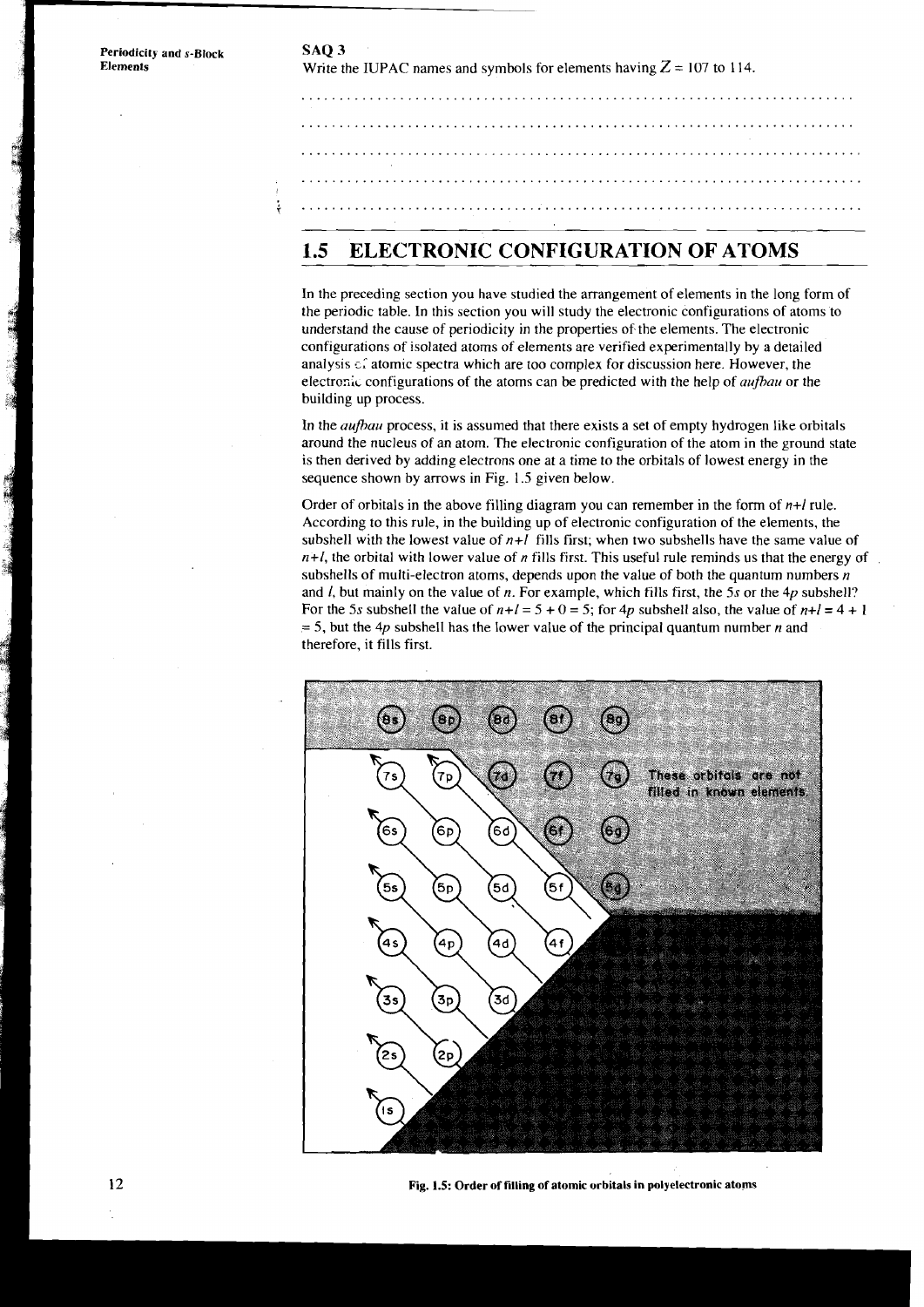Filling of electrons in orbitals is governed by **Pauli's Exclusion Principle** and **Hund's** The Periodic Table **Rule.** According to the **Exclusion Principle** no two electrons in the same atom can have the same values of all the four quantum numbers. Even if two electrons have the same values of  $n, l$  and  $m$ ,, they will differ in their  $m_l$  values. In other words, an orbital can have at the most two electrons of opposite spin. Since there is only one  $s$ -orbital for any given value of  $n$ , it can contain only two electrons. However, the three  $p$  orbitals, for any given value of  $n$ , can contain six electrons, the five  $d$  orbitals can hold a total of ten electrons and the seven  $f$ orbitals can have fourteen electrons. Permitted combinations of all the four quantum numbers for the electrons in different orbitals are given in Table 1.3.

| n                       | $\boldsymbol{l}$        | $m_{\tilde{l}}$           | $\pmb{m}_j$          | Common<br>name    | Number of<br>electrons |
|-------------------------|-------------------------|---------------------------|----------------------|-------------------|------------------------|
| $\mathbf{1}$            | $\pmb{0}$               | $\pmb{0}$                 | ±1/2                 | 1s                | $\overline{2}$         |
| $\overline{2}$          | $\overline{\mathbf{0}}$ | $\overline{\mathbf{0}}$   | $\overline{\pm 1/2}$ | 2s                | $\overline{2}$         |
| $\overline{a}$          | $\pmb{\text{I}}$        | $-1$                      | ±1/2                 |                   |                        |
|                         |                         | $\mathbf{0}$              | $\pm1/2$             | $2\mathfrak{p}$   | 6                      |
|                         |                         | $+1$                      | $\pm 1/2$            |                   |                        |
|                         | $\overline{0}$          | $\overline{0}$            | ±1/2                 | $\overline{3s}$   | $\overline{2}$         |
| 3                       | $\overline{1}$          | $\overline{-1}$           | ±1/2                 |                   |                        |
|                         |                         | $\bf{0}$                  | ±1/2                 | $3p\,$            |                        |
|                         |                         | $\pm 1$                   | ±1/2                 |                   | $\bf 6$                |
| 3                       | $\overline{\mathbf{c}}$ | $-2$                      | ±1/2                 |                   |                        |
|                         |                         | $-1$                      | $\pm 1/2$            |                   |                        |
|                         |                         | $\pmb{0}$                 | ±1/2                 | 3d                | $10\,$                 |
|                         |                         | $+1$                      | ±1/2                 |                   |                        |
|                         |                         | $\mathbf{+2}$             | ±1/2                 |                   |                        |
| $\overline{\mathbf{4}}$ | $\overline{0}$          | $\overline{\mathfrak{o}}$ | $\pm 1/2$            | 4s                | $\overline{2}$         |
| $\overline{\mathbf{4}}$ | $\mathbf{1}$            | $-1$                      | ±1/2                 |                   |                        |
|                         |                         | $\bf{0}$                  | ±1/2                 | 4p                | 6                      |
|                         |                         | $+1$                      | ±1/2                 |                   |                        |
| 4                       | $\overline{2}$          | $-2$                      | $\pm\frac{1}{2}$     |                   |                        |
|                         |                         | $^{\rm -1}$               | $\pm\%$              |                   |                        |
|                         |                         | $\bf{0}$                  | $\pm\frac{1}{2}$     | 4d                | $10$                   |
|                         |                         | $+1$                      | $\pm\frac{1}{2}$     |                   |                        |
|                         |                         | $+2$                      | $\pm\frac{1}{2}$     |                   |                        |
| $\overline{\mathbf{4}}$ | $\overline{\mathbf{3}}$ | $-3$                      | $\pm1/2$             |                   |                        |
|                         |                         | $^{-2}$                   | ±1/2                 |                   |                        |
|                         |                         | $-1$                      | ±1/2                 |                   |                        |
|                         |                         | $\pmb{0}$                 | ±1/2                 | ${\bf 4} {\bf f}$ | 14                     |
|                         |                         | $+1$                      | ±1/2                 |                   |                        |
|                         |                         | $\pm 2$                   | ±1/2                 |                   |                        |
|                         |                         | $+3$                      | ±1/2                 |                   |                        |
| 5                       | $\pmb{0}$               |                           | etc.                 |                   |                        |

**Table 13: Permitted combinations of quantum numbers for** *s,p,* **d and f orbitals.** 

**Hund's rule of maximum multiplicity** states that as far as possible in a given atom in the ground state, electrons in the same subshell will occupy different orbitals and will have parallel spins. That is when electrons are added to orbitals of the same energy such as three  $p$  orbitals or five  $d$  orbitals, one electron will enter each of the available orbitals before a second electron enters any one orbital. This behaviour, can be explained in terms of electron-electron repulsion. Two electrons in separate orbitals feel less repulsion than two electrons paired in the same orbital. For example, carbon in the ground state, has the configuration  $1s^22s^22p^12p^1$  rather than  $1s^22s^22p^2$ .

So far you have studied the rules governing the filling of electrons in the orbitals of atoms. We shall now consider the electronic configurations of all the elements in the periodic table. These are given in Table 1.4.

**Period 1:** This is the smallest of all the periods of the table. Hydrogen  $(Z = I)$  and helium  $(Z = 2)$  are the two elements belonging to this period. The electronic configurations of hydrogen and helium are  $1s<sup>1</sup>$  and  $1s<sup>2</sup>$ , respectively. Thus, the 1s orbital which is the only orbital corresponding to  $n=1$  is completely filled. The  $1 s<sup>2</sup>$  configuration of helium is also represented by [He].

**Period 2 :** This period contains elements from lithium  $(Z=3)$  to neon  $(Z=10)$ . In lithium and beryllium. the filling of *2s* orbital takes place. Then in the next six elements from boron to neon, the 2p orbitals are filled. Neon thus has the electronic configuration  $[He]2s^22p^6$  which is also represented by [Ne]. At this stage the shell having  $n=2$  is complete.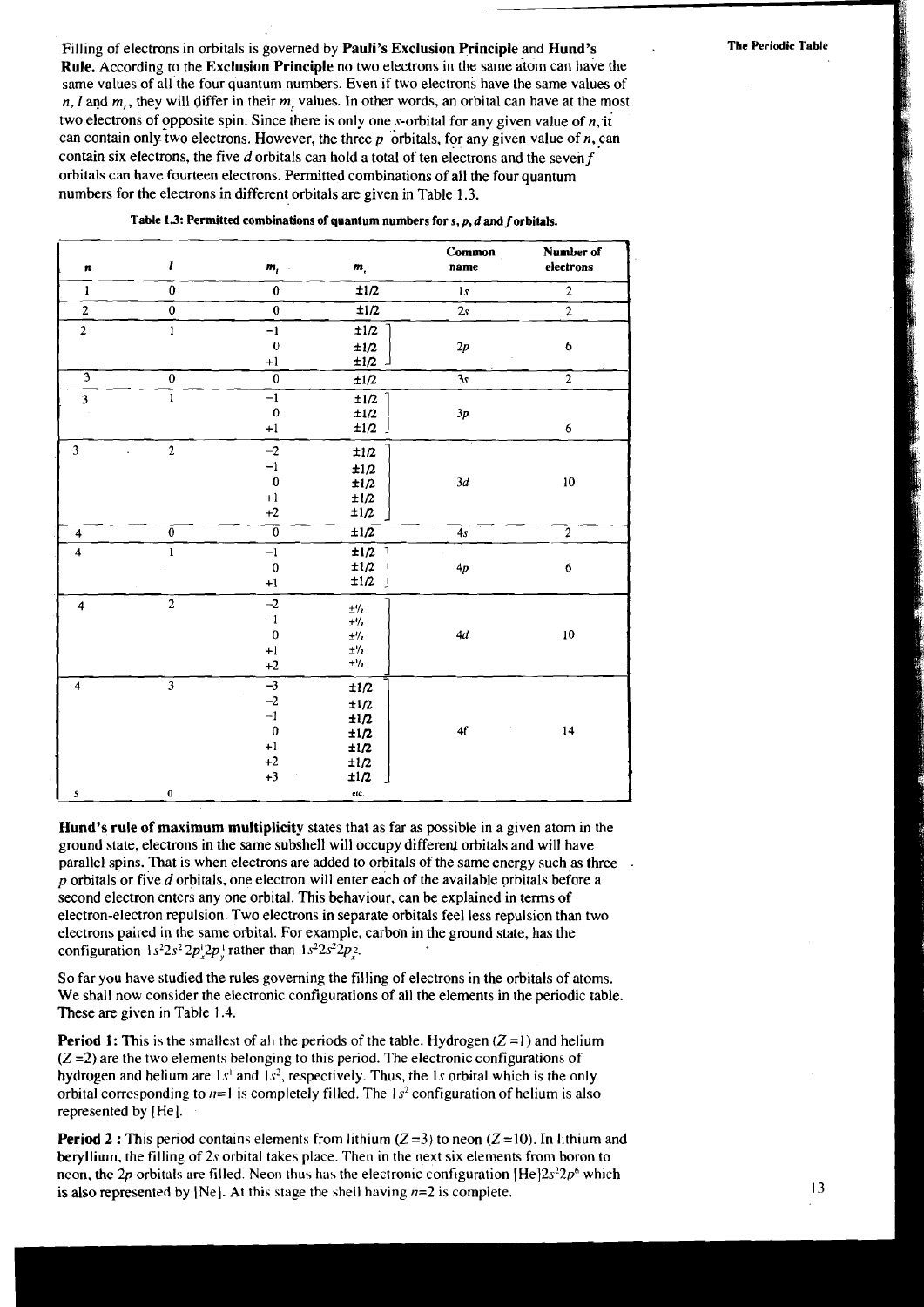# **Periodicity and s-Block**<br>**Elements**

 $\mathbb{R}^2$ 

 $\overline{a}$ 

Table 1.4: Ground-state electronic configuration of gaseous atoms

| Z                       | Symbol                 | <b>Configuration as</b><br>[Core] plus "Outermost" Orbitals |
|-------------------------|------------------------|-------------------------------------------------------------|
| $\mathbf{I}$            | H                      | 1s <sup>1</sup>                                             |
| $\overline{\mathbf{c}}$ | He                     | $1s^2$ , or [He]                                            |
| 3                       | Li                     | $[He]2s^1$                                                  |
| 4                       | Be                     | $[He]2s^2$                                                  |
| 5                       | $\, {\bf B}$           | $[He]2s^22p'$                                               |
| 6                       | $\mathbf{C}$ .         | [He] $2s^22p^2$                                             |
| $\overline{7}$          | $\mathbf N$            | [He] $2s^22p^3$                                             |
| $\bf 8$                 | $\mathbf O$            | [He] $2s^22p^4$                                             |
| 9                       | $\mathbf F$            | [He] $2s^22p^5$                                             |
| 10                      | Ne                     | [He] $2s^22p^6$ , or [Ne]                                   |
| 11                      | Na                     | [Ne]3s <sup>1</sup>                                         |
| 12                      | Mg                     | $[Ne]3s^2$                                                  |
| 13                      | Al                     | [Ne] $3s^23p^1$                                             |
| 14                      | Si                     | [Ne] $3s^23p^2$                                             |
| 15                      | ${\bf P}$              | [Ne] $3s^23p^3$                                             |
| 16                      | S                      | [Ne] $3s^23p^4$                                             |
| 17                      | Cl                     | [Ne] $3s^23p^5$                                             |
| 18                      | Ar                     | [Ne] $3s^23p^6$ , or [Ar]                                   |
| 19                      | K                      | [Ar]4s <sup>1</sup>                                         |
| 20                      | Ca                     | $[Ar]4s^2$                                                  |
| 21                      | Sc                     | [Ar] $3d^{1}4s^{2}$                                         |
| 22                      | Ti                     | [Ar] $3d^24s^2$                                             |
| 23                      | V                      | [Ar] $3d^{3}4s^{2}$                                         |
| 24                      | Cr                     | [Ar] $3d^{5}4s^{1}$                                         |
| 25                      | Mn                     | [Ar] $3d^54s^2$                                             |
| 26                      | Fe                     | [Ar] $3d^{6}4s^{2}$                                         |
| 27                      | Co                     | $[Ar]3d^{7}4s^{2}$                                          |
| 28                      | Ni                     | $[Ar]3d^{8}4s^{2}$                                          |
| 29                      | Cu                     | [Ar] $3d^{10}4s^1$                                          |
| 30                      | Zn                     | [Ar] $3d^{10}4s^2$                                          |
| 31                      | Ga                     | [Ar] $3d^{10}4s^24p^1$                                      |
| 32                      | Ge                     | [Ar] $3d^{10}4s^24p^2$                                      |
| 33                      | As                     | [Ar] $3d^{10}4s^24p^3$                                      |
| 34                      | Se                     | [Ar] $3d^{10}4s^24p^4$                                      |
| 35                      | Br                     | $[Ar]3d^{10}4s^24p^5$                                       |
| 36                      | Кr                     | $[Ar]3d^{10}4s^24p^6$ , or $[Kr]$                           |
| 37                      | <b>Rb</b>              | [Kr]5s <sup>1</sup>                                         |
| 38                      | $S_{\Gamma}$           | $[Kr]$ 5s <sup>2</sup>                                      |
| 39                      | Y                      | [Kr] $4d^{1}5s^{2}$                                         |
| 40                      | $Z_{I}$                | [Kr] $4d^{2}5s^{2}$                                         |
| 41                      | N <sub>b</sub>         | [Kr] $4d^{4}5s^{1}$                                         |
| 42                      | Mo                     | $[Kr]4d^{5}5s^{1}$                                          |
| 43                      | Tc                     | $[Kr]$ 4d <sup>5</sup> 5s <sup>2</sup>                      |
| 44                      | Ru                     | [Kr] $4d^{7}5s^{1}$                                         |
| 45                      | Rh                     | $[Kr]4d^{8}5s^{1}$                                          |
| 46                      | Pd                     | [ $Kr$ ]4 $d^{10}$                                          |
| 47                      | Ag                     | [Kr] $4d^{10}5s^1$                                          |
| 48                      | Cd                     | [Kr] $4d^{10}5s^2$                                          |
| 49                      | In                     | [Kr] $4d^{10}5s^25p^1$                                      |
| 50                      | Sn                     | [Kr] $4d^{10}5s^25p^2$                                      |
| 51                      | S <sub>b</sub>         | [Kr] $4d^{10}5s^25p^3$                                      |
| 52                      | Te                     | [Kr] $4d^{10}5s^25p^4$                                      |
| 53                      | I                      | [Kr] $4d^{10}5s^25p^5$                                      |
| 54                      | Xe                     | [Kr] $4d^{10}5s^25p^6$ , or [Xe]                            |
| 55                      | $\mathbf{C}\mathbf{s}$ | [Xe]6s <sup>1</sup>                                         |
| 56                      | Ba                     | $[Xe]6s^2$                                                  |
| 57                      | La                     | [Xe] $5d16s2$                                               |
| 58                      | Ce                     | $[Xe]4f^15d^16s^2$                                          |
| 59                      | Pr                     | [Xe] $4f^36s^2$                                             |
| 60                      | Nd                     | [Xe] $4f^46s^2$                                             |
| 61                      | Pm                     | [Xe] $4/6s^2$                                               |
| 62                      | Sm                     | $[Xe]4f^66s^2$                                              |
| 63                      | Eu                     | [Xe] $4f^76s^2$                                             |
| 64                      | Gd                     | [Xe] $4f^{7}5d^{1}6s^{2}$                                   |
|                         |                        |                                                             |

 $\overline{14}$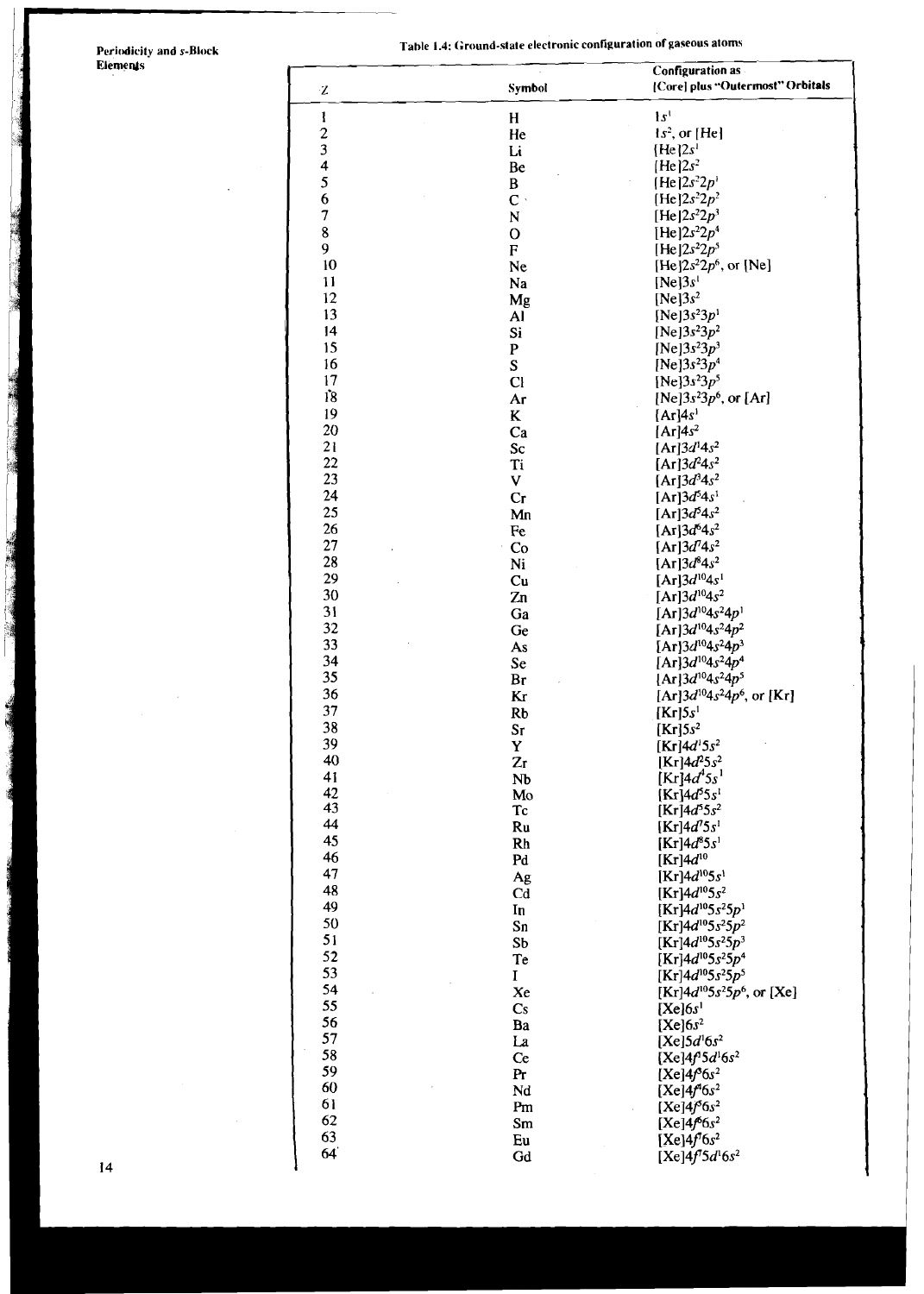| Z   |               | - Configuration as                                                    |
|-----|---------------|-----------------------------------------------------------------------|
|     | Symbol        | [Core] plus "Outermost" Orbitals                                      |
| 65  | Tь            | $[Xe]4f^96s^2$                                                        |
| 66  | Dy            | $[Xe]4f^{10}6s^2$                                                     |
| 67  | Ho            | $[Xe]4f'{}^{1}6s^{2}$                                                 |
| 68  | Er            | $[Xe]4f^{12}6s^2$                                                     |
| 69  | Tm            | $[Xe]4f^{13}6s^2$                                                     |
| 70  | Yb            | $[Xe]4f^{14}6s^2$                                                     |
| 71  | Lu            | [Xe] $4f^{14}5d^{1}6s^{2}$                                            |
| 72  | Hf            | [Xe] $4f^{14}5d^{2}6s^{2}$                                            |
| 73  | Ta            | [Xe] $4f^{14}5d^{3}6s^{2}$                                            |
| 74  | W             | $[Xe]4f^{14}5d^{4}6s^{2}$                                             |
| 75  | Re            | $[Xe]4f^{14}5d^{5}6s^{2}$                                             |
| 76  | Os            | $[Xe]4f^{14}5d^{6}6s^2$                                               |
| 77  | Ir            | [Xe] $4f^{14}5d^{7}6s^{2}$                                            |
| 78  | Pt            | $[Xe]4f^{14}5d^{9}6s^{1}$                                             |
| 79  | Au            | $[Xe]4f^{14}5d^{10}6s$ <sup>1</sup>                                   |
| 80  | Hg            | [Xe] $4f^{14}5d^{10}6s^2$                                             |
| 81  | TI            | $[Xe]4f^{14}5d^{10}6s^26p^1$                                          |
| 82  | Pb            | [Xe] $4f^{45}d^{10}6s^26p^2$                                          |
| 83  | Bi            | $[Xe]4f^{14}5d^{10}6s^26p^3$                                          |
| 84  | Po            | [Xe]4f <sup>14</sup> 5d <sup>10</sup> 6s <sup>2</sup> 6p <sup>4</sup> |
| 85  | At            | $[Xe]4f^{14}5d^{10}6s^26p^5$                                          |
| 86  | Rn            | $[Xe]4f^{4}5d^{10}6s^26p^6$ , or [Rn]                                 |
| 87  | Fr            | $\left[\text{Rn}\right]$ 7 $s^1$                                      |
| 88  | Ra            | $[Rn]$ 7s <sup>2</sup>                                                |
| 89  | Ac            | [Rn] $6d^{17}s^2$                                                     |
| 90  | Th            | $[Rn]6d^27s^2$                                                        |
| 91  | Pa            | [Rn] $5f^26d^17s^2$                                                   |
| 92  | U             | [Rn] $5f^36d^17s^2$                                                   |
| 93  | Np            | [Rn] $5f^46d^17s^2$                                                   |
| 94  | Pu            | [ $Rn$ ]5 $f^{6}7s^2$                                                 |
| 95  | Am            | [ $Rn$ ]5 $f^{7}7s^{2}$                                               |
| 96  | $\mathsf{Cm}$ | $[Rn]5f^{\dagger}6d^{\dagger}7s^2$                                    |
| 97  | Bk            | $[Rn]5f^{9}7s^{2}$                                                    |
| 98  | Cf            | $[Rn]5f^{07}s^2$                                                      |
| 99  | Es            | $[Rn]5f^{11}7s^2$                                                     |
| 100 | Fm            | $[Rn]5f^{12}7s^2$                                                     |
| 101 | Md            | $[Rn]5f^{13}7s^2$                                                     |
| 102 | No            | $[Rn]5f^{14}7s^2$                                                     |
| 103 | Lr            | $[Rn]5f^{14}6d^{17}s^2$                                               |
| 104 | Unq           | [Rn] $5f^46d^27s^2$                                                   |
| 105 | Unp           | [Rn] $5f^{14}6d^{3}7s^{2}$                                            |
| 106 | Unh           | [Rn] $5f^{14}6d^{5}7s^{1}$                                            |
| 107 | Uns           | [Rn] $5f^{14}6d^{5}7s^2$                                              |
| 108 | Uno           | [Rn] $5f^{14}6d^{6}7s^2$                                              |
| 109 | Une           | [Rn] $5f^{14}6d^{7}7s^{2}$                                            |

**Period 3:** Similar to period 2, this period also consists of 8 elements from sodium  $(Z=11)$  to argon  $(Z=18)$ . In these elements, 3s and 3p orbitals are successively filled in the sequence analogous to that in period 2. Thus, argon has the electronic configuration [Ne] $2s^22p^6$ represented as [Ar]. Although, the third principal shell  $(n=3)$  can accommodate 10 more electrons in 3d orbitals but filling of 4s orbital takes place first because of its lower energy.

**Period 4:** This period contains 18 elements from potassium  $(Z=19)$  to krypton  $(Z=36)$ . In K and Ca, the first two elements of this period, the successive electrons go into the 4s orbital giving them the configuration  $[Ar]4s^1$  and  $[Ar]4s^2$ , respectively. Then in the following 10 elements (Sc, Ti, V, Cr, Mn, Fe, Co, Ni, Cu and Zn), filling of hitherto unoccupied  $3d$ orbitals takes place. Thus, the electronic configuration of zinc becomes  $[Ar]3d^{10}4s^2$ . Occasionally an electron from 4s orbital is shifted out of turn to the  $3d$  orbital due to the higher stability of half filled and completely filled orbitals. For example,  $Cr(Z = 24)$  and Cu  $(Z=29)$  have the configurations  $[Ar]3d^{5}4s^{1}$ , and  $[Ar]3d^{10}4s^{1}$  instead of expected  $[Ar]3d^{4}4s^{2}$ and  $[Ar]3d^94s^2$ , respectively. After the 3d level is filled, in the next six elements of this period, i.e., Ga, Ge, As, Se, Br and Kr, the 4p orbitals are gradually filled and Kr has the electronic configuration [Ar] $3d^{10}4s^24p^6$  represented as [Kr].

**Period 5:** The next 18 elements from rubidium ( $Z=37$ ) to xenon ( $Z=54$ ) belong to this period. In the building up of the atoms of these elements  $5s$ , 4d and  $5p$  orbitals are

### **The Periodic Table**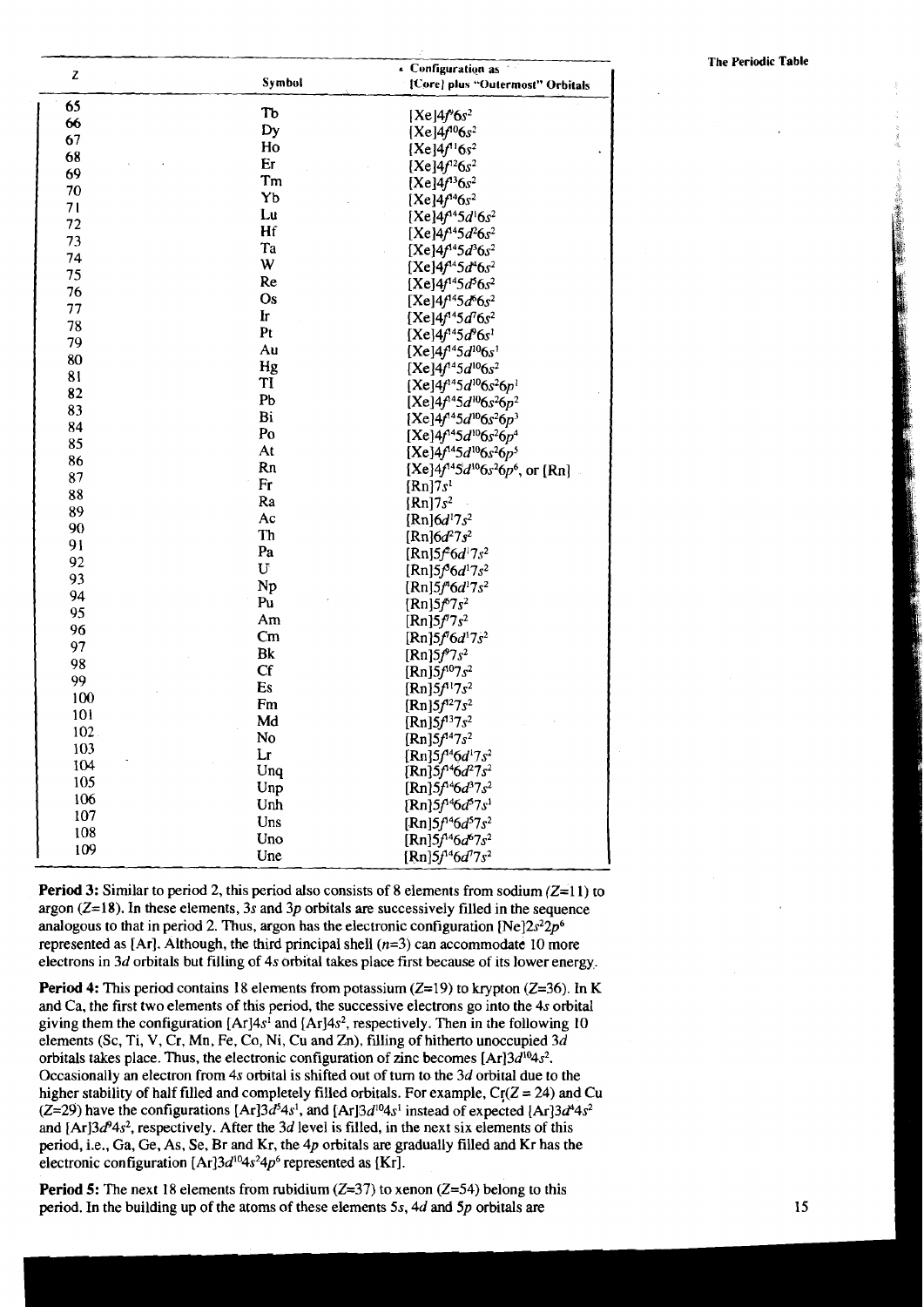**Periodicity Elements** 

and  $s$ -Block successively filled just as the 4s, 3d and 4p orbitals are filled in the elements of period 4. In Rb  $(Z=37)$  and Sr  $(Z=38)$ , the 5s orbital is filled. After that, in elements from **Y**  $(Z=39)$  to Cd  $(Z=48)$  filling of 4d orbitals takes place. You can see from the Table 1.4 that once again there are minor irregularities in the distribution of electrons between 4d and 5s orbitals. For example, Mo  $(Z=42)$  and Ag  $(Z=47)$  have respectively [Kr] $4d^{5}$ 3s' and [Kr] $4d^{15}$ 3s' configurations similar to those of Cr and Cu, respectively. Anomalous electronic configurations of Nb, Ru, Rh and Pd cannot be explained in simple terms. You have to, therefore, remember them as exceptions. Now in the next six elements, i.e., In, Sn, Sb, Te, I and Xe filling of 5p orbitals takes place and thus Xe (Z=54) attains [Kr]  $4d^{0.5}$ s<sup>2</sup>5p<sup>6</sup> configuration.

> **Period 6:** This period contains 32 elements from caesium ( $Z = 55$ ) to radon ( $Z = 86$ ) in which the 6s, 4f, 5d and 6p orbitals are filled. The first two elements of this period have configurations analogous to those of the corresponding members of the lower periods. Thus caesium ( $Z=55$ ) and barium ( $Z=56$ ) have [ $Xe$ ]6s<sup>1</sup>.and [ $Xe$ ]6s<sup>2</sup> configurations, respectively. According to the *aufbau* principle, in the next element La  $(Z=57)$ , the additional electron should enter 4f orbital. Instead, it goes to the 5d orbital and La has the configuration  $[Xe]5d<sup>1</sup>6s<sup>2</sup>$ . But why? The extra electron in the building up of La atom goes to 5d orbital instead of 4f orbital because in La atom, the  $5d$  and  $4f$  orbitals have almost the same energy and, hence, the electron is free to enter any of these two orbitals.

In the next 14 elements from cerium ( $Z=58$ ) to lutecium ( $Z=71$ ), the 4f orbital is successively filled pertaining to [Xe]4f<sup>1</sup>5d<sup>1</sup>6s<sup>2</sup> and [Xe]4f<sup>145</sup>d<sup>1</sup>6s<sup>2</sup> configurations, respectively. But you should remember, it is only Ce  $(Z=58)$ , Gd  $(Z=64)$  and Lu  $(Z=71)$  that 5d orbitals have one electron while in all the remaining lanthanides the 5d orbitals remain vacant.

After lutecium, successive electrons occupy 5d orbitals and the electronic configuration builds up from [Xe]  $4f^{14}5d^{2}6s^{2}$  for hafnium to [Xe]  $4f^{14}5d^{10}6s^{2}$  for mercury, the homologue of zinc and cadmium. Again, a minor departure from a steady increase in the number of  $d$ electrons occurs. For example, gold has  $[Xe]4f^{4}5d^{10}6s^{1}$  configuration instead of  $[Xe]4f^{4}5d^{9}6s^{2}$ . This, as you can see, has to do with the greater stability of half-filled/fullyfilled orbitals. Finally the period is.completed with successive occupation of the *6p* orbitals from thallium,  $[Xe]4f^{14}5d^{10}6s^26p^1$  to radon,  $[Xe]4f^{14}5d^{10}6s^26p^6$ .

**Period 7:** This period is still incomplete and contains 23 elements from francium ( $Z=87$ ) to unnilennium ( $Z=109$ ). In these elements, electrons are filled in 7s, 5f and 6d orbitals. Francium ([Rn]7s<sup>1</sup>), radium ([Rn]7s<sup>2</sup>) and actinium ([Rn]6 $d^{17}$ s<sup>2</sup>) have electronic configurations analogous to those of caesium, barium and lanthanum, respectively. Thorium has the configuration  $[Rn]6d^27s^2$ . Thereafter, in next 13 elements from protactinium (Z=91) to lawrencium ( $Z=103$ ) filling of 5f orbitals takes place successively. However, out of these, only Pa (Z=91),  $U = (Z=92)$ , Np (Z=93), Cm (Z=96) and Lr (Z=103) have an electron in 6d orbitals. In the rest of the elements, the 6d orbitals remain vacant. Thus, the electronic configuration of Lr ( $Z=103$ ) is  $\{Rn\}5f^{46}d^{17}s^2$ . The next six known elements of this period are members of 6d transition series which have the configurations  $[\text{Rn}]5f^{4}6d^{2}7s^{2}$  to  $[Rn]$ 5f<sup>14</sup>6d<sup>7</sup>7s<sup>2</sup>.

Thus, we have examined the electronic configurations of elements in the periodic table. You can see from Table 1.4 that the elements occupying the same group of the periodic table have the same valence-shell electronic configuration. In other words, the elements having the same valence-shell electronic configuration recur periodically, that is after intervals of 2,. 8, 8, 18, 18 and 32 in their atomic numbers. Therefore, periodicity in the properties of elements can be easily understood.

### SAQ 4

a) What principles or rules are violated in the following electronic configwations? Write the name of the principle or rule in the space provided alongside each configuration.

| b) In the space provided write the electronic configuration of the atoms whose atomic<br>numbers are |  |  |  |  |  |  |  |  |  |  |  |
|------------------------------------------------------------------------------------------------------|--|--|--|--|--|--|--|--|--|--|--|
|                                                                                                      |  |  |  |  |  |  |  |  |  |  |  |
|                                                                                                      |  |  |  |  |  |  |  |  |  |  |  |

iii) 29 ...............................................................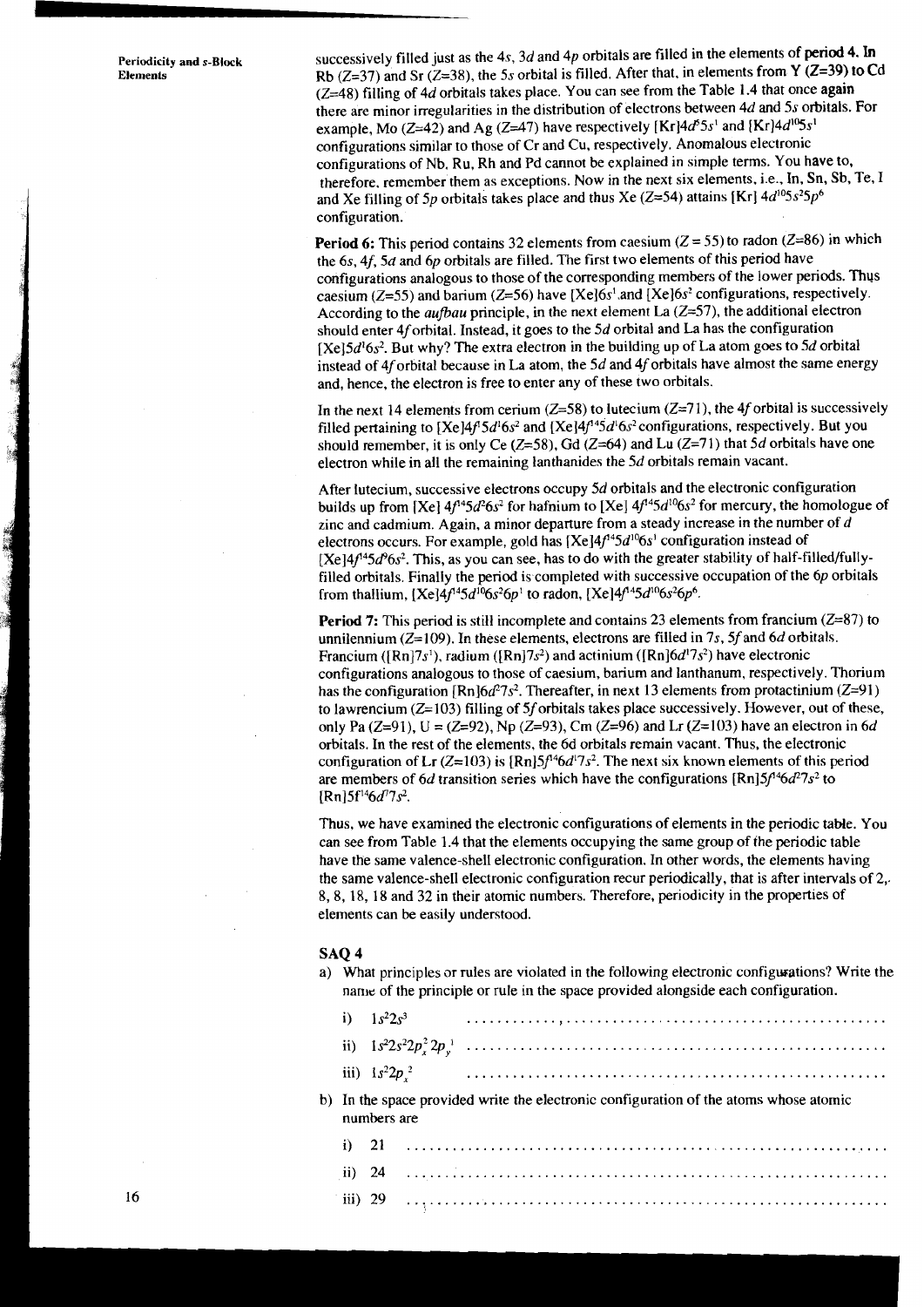$iv$  35  $57$ 

### **Electronic Configuration of Ions** .

 $\mathbf{v}$ 

**So** far you have studied the electronic configuration of neutral atoms of elements. At this stagc you will be naturally interested in knowing the electronic configuration of ions that are obtained by removal of electrons from the elements. when a gaseous iron atom having  $[Ar3d^4s^2]$  ground state electronic configuration loses an electron, the Fe<sup>+</sup> ion is formed. This ion has its minimum energy in the configuration  $[Ar]3d^7$ , although the isoelectronic manganese atom has the configuration  $|Ar|3d^{5}4s^{2}$  in the ground state. Similarly, the ground states of the Fe<sup>2+</sup> and Fe<sup>3+</sup> ions are  $[Ar]3d^6$  and  $[Ar]3d^5$ , respectively rather than  $[Ar]3d^54s^1$ and  $[Ar]3d<sup>3</sup>4s<sup>2</sup>$  which are the ground states of isoelectronic atoms of chromium and vanadium, respectively. Evidently the differences in nuclear charge between Fe<sup>+</sup> and Mn,  $Fe<sup>2+</sup>$  and Cr, and Fe<sup>3+</sup> and V are important in determining the orbitals to be occupied by the electrons. However, along a series of ions carrying the same charge, the electronic configuration often changes much more regularly than the electronic configuration of the corresponding atoms. Thus, for dipositive ions from  $Sc^{2+}$  to  $Zn^{2+}$ , the ground state electronic configuration changes regularly from  $[Ar]3d^{\perp}$  to  $[Ar]3d^{10}$ . For tripositive ions, there is a similar regular change from [Ar] for Sc<sup>3+</sup> to [Ar]3 $d^9$  for Zn<sup>3+</sup>. For tripositive ions of lanthanide elements, there is a regular change from  $[Xe]4f$  for  $Ce^{3+}$  to  $[Xe]4f^{4}$  for Lu<sup>3+</sup> Since the chemistry of elements is essentially that of their ions, the regularities in configuration of ions are much more important than the irregularities in the electronic configuration of the neutral atoms.

# **1.6 ELECTRONIC CONFIGURATION AND TYPES OF ELEMENTS**

In the previous section you have studied the electronic configuration of the elements. Now we shall discuss the division of elements into various types depending upon their electronic configuration. Elements are thus, divided into four types, viz., s, p, d and f block elements depending upon the nature of the atomic orbitals into which the differentiating or the last electron enters.

**s-Block eIements:** In these elements, the differentiating electron enters the 'ns' orbital. Alkali and alkaline earth metals of Groups 1 (IA) and 2 (IIA) belong to this block. You have already seen that their valence shell electronic configurations are  $ns<sup>1</sup>$  and  $ns<sup>2</sup>$ , respectively. You have also studied that each period of the periodic table begins with an alkali metal. All the elements of this block are metals.

**p-BIock elements:** In the elements belonging to this block, the p-orbitals are successively filled. Thus, the elements of the Groups  $13 \text{ (IIIA)}$ ,  $14 \text{ (IVA)}$ ,  $15 \text{ (VA)}$ ,  $16 \text{ (VIA)}$ ,  $17 \text{ (VIIA)}$ and 18 (Zero) are members of this block, since in the atoms of these elements, the differentiating electron enters the  $np$  orbitals. The *ns* orbitals in the atoms of these elements are already completely filled so they have the valence shell electronic configuration  $n s^2 n p^{1-6}$ .

The elements of  $s$ - and  $p$ -blocks are also known as normal, representative or main group elements.

**d-Block elements:** The elements in which the differentiating electron enters the  $(n-1)d$ orbitals are called d-block elements. These elements are placed in'the middle of the periodic table between the  $s$ - and  $p$ - block elements. You can represent the configuration of the atoms of the elements of this block by  $(n-1)d^{1-10}ns^{0,1,2}$ . These elements which are also called transition elements are divided into four series corresponding to the filling of 3d-, **4d-,** 5d-, or 6d- orbitals. While the 3d, **4d** and 5d series consist of 10 elements each, the 6d series is incomplete and has only seven elements, viz., Ac  $(Z=89)$  and from Unq  $(Z=104)$  to Une  $(Z=109)$ . The elements from Sc  $(Z=21)$  to Zn  $(Z=30)$ , Y  $(Z=39)$  to Cd  $(Z=48)$ , La  $(Z=57)$ and from Hf  $(Z=72)$  to Hg  $(Z=80)$  are the members of 3d, 4d, and 5d series, respectively.

d-Block elements are also known as transition elements.

**f-Block elements:** The elements in which the extra electron enters (n-2)f orbitals are called thef-block elements. The atoms of these elements have the general configuration  $(n-2)f<sup>1-14</sup>(n-1)d<sup>0,1</sup>ns<sup>2</sup>$ . These elements belong to two series depending upon the filling of 4f and 5f orbitals. Elements from Ce( $Z = 58$ ) to Lu ( $Z = 71$ ) are the members of the 4f series while those from Th( $Z = 90$ ) to Lr ( $Z = 103$ ) belong to the 5f series. Elements of 4f series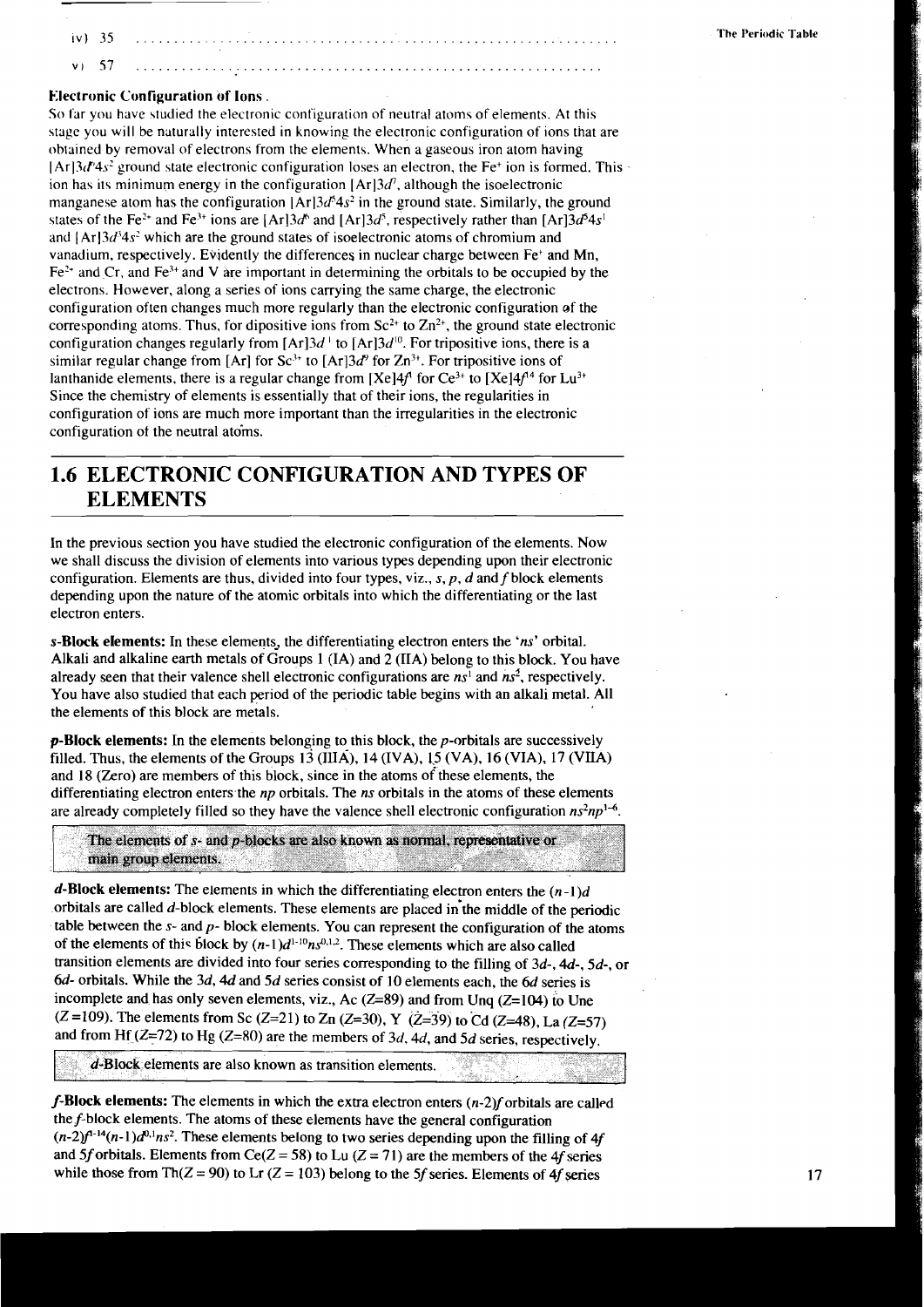**periodicity and s-Block Elements** 

which follow lanthanum in the periodic table are known as **lanthanides** whereas those of 5*f*. series following actinium are called actinides. All these elements are collectively referred to as **inner-transition** elements because of filling of electrons in an inner  $(n-2)f$  subshell.

f-Block elements are also known as inner-transition elements.

### ' SAQS

a) Name the blocks into which the elements in the periodic table have been divided.

- b) Differentiate between transition and inner-transition elements in terms of their electronic configuration.
	- 1000 1000 1000 1000 1000 1000 1000 1000 1000 1000 1000 1000 1000 1000 1000 1000

## **1.7 SUMMARY**

In this unit you studied the development of the periodic table and the periodic law. We have followed the development of modem periodic law from the earliest classification of elements into metals and non-metals, to Dobereiner's Triads, Newlands' Law of Octaves, Chancourtois' Telluric Screw, Lothar Meyer's curves and Mendeleev's Periodic Law.

The periodic table organises the elements into periods and groups in order of increasing atomic number so as to display the periodic law. The periodic law can be stated as "the properties of elements are the periodic function of their atomic number". This periodicity in properties arises due to the periodicity in the electronic configuration of the elements. Thus, the elements occurring in the same group of periodic table have similar electronic configurations and depict similar physical and chemical properties.

Electronic configurations of atoms can be determined with the help of **aufbau** principle, Pauli's exclusion principle and Hund's rule of maximum multiplicity.

On the basis of their electronic configurations, elements are divided into four categories. Those having  $ns^{1,2}$  configuration are called s-block elements. Elements of Groups 1 and 2 are the members of this block. Elements having  $n s^2 n p^{1-6}$  configuration are known as p-block elements. Elements of Groups 13 to 18 belong to this class. d-Block elements have  $(n-1)d^{1-10}ns^{0,1,2}$  configuration and thus, elements of Groups 3 to 12 belong to this block. f-Block elements have  $(n-2)$ f<sup>-14</sup> $(n-1)d^{0.1}ns^2$  configuration. Lanthanide and actinide elements are members of this block.

# **1.8 TERMINAL QUESTIONS**

- 1. Newlands attempted to show that there was a periodic similarity in the properties of every eighth element. Yet today, we see that for the elements of period 2 and 3, it occurs at every ninth element. Explain.
- 2. What are the advantages of classifying elements into groups?
- 3. State the modem periodic law. What is the cause of periodicity in the properties of the elements?
- 4. Explain how elements are arranged in the long form of the periodic table.
- 5. Explain what is meant by a group and a period.
- 6. Explain why there are only two elements in the first period, eight elements each in the second and third periods, eighteen elements each in the fourth and fifth periods. thirtytwo elements in the sixth period of the periodic table.
- 7. Explain **aufbau** principle and n+l rule.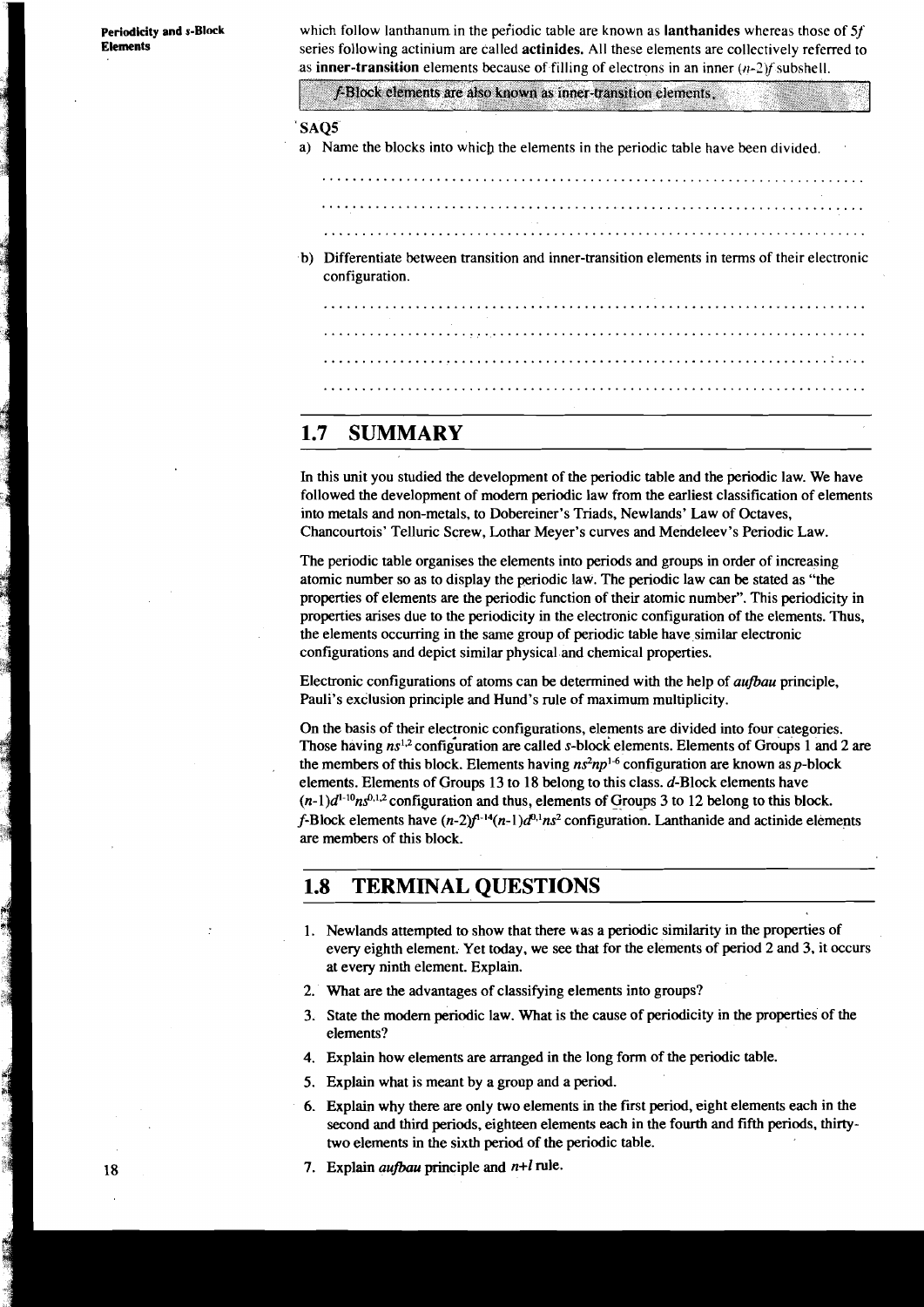8. Explain Pauli's exclusion principle.

9. State Hund's rule of maximum multiplicity.

10. Explain how the elements are classified into  $s$ ,  $p$ ,  $d$  and  $f$ -blocks.

#### 1.9 **ANSWERS**

 $\mathbf{1}$ 

## **Self Assessment Questions**

- a) Mendeleev used atomic weight to classify elements. He arranged the elements in order of increasing atomic weight in his periodic table.
	- b) Some of the defects of Mendeleev's periodic table are:
		- $i)$ Anomalous position of hydrogen.
		- ii) No place for isotopes of elements.
		- iii) No proper place for lanthanides and actinides.
		- iv) In some cases, elements of higher atomic weights were placed before those having lower atomic weights, e.g., Co before Ni and Te before I.
		- v) He could not predict the existence of noble gases.

| Property                                 | K                                               | Sc                                                                 | <b>Prediction</b><br>for Ca                 | <b>Observed</b><br>for Ca |
|------------------------------------------|-------------------------------------------------|--------------------------------------------------------------------|---------------------------------------------|---------------------------|
| At. weight                               | 39.1                                            | 41.6                                                               | 40.3                                        | 40                        |
| Density<br>$(103$ kg m <sup>-3</sup> )   | 0.86                                            | 3.0                                                                | $-1.9$                                      | 1.55                      |
| Melting<br>Point $(K)$                   | 336.7                                           | 1812                                                               | 1074                                        | 4444                      |
| Formula<br>of oxide<br>Formula of        | K, O                                            | Sc, O,                                                             | CaO                                         | CaO                       |
| chloride<br>Nature of                    | KCI                                             | ScCl <sub>1</sub>                                                  | CaCl <sub>2</sub>                           | CaCl <sub>2</sub>         |
| chloride                                 | lonic                                           | <b>Ionic</b>                                                       | <b>lonic</b>                                | <b>Ionic</b>              |
| Reactivity<br>towards water<br>and acids | Reacts<br>vigorously<br>evolving H <sub>2</sub> | Reacts when<br>finely divided<br>or heated evolving H, liberate H, | Should be moderately<br>reactive and should | As predicted              |

- $\overline{2}$ a) Group 18 containing noble gases appears in the modern periodic table, but it did not appear in Mendeleev's original table because noble gases were not discovered at that time.
	- b) In periodic table, elements are arranged in the order of increasing atomic number.
- $\overline{3}$ **Atomic Numl**

114

| Vumber | <b>IUPAC</b> name | Symbol |
|--------|-------------------|--------|
| 107    | Unnilseptium      | Uns    |
| 108    | Unniloctium       | Uno    |
| 109    | Unnilennium       | Une    |
| 110    | Ununnilium        | Uun    |
| 111    | Unununium         | Uuu    |
| 112    | Ununbium          | Unb    |
| 113    | Ununtrium         | Unt    |

Ununquadium

Ung

- Exclusion principle ii) Hund's rule iii) *aufbau* principle  $a)$  i)
	- $1s^22s^22p^63s^23p^63d^14s^2$  or  $[Ar]3d^14s^2$  $b)$  i)
		- ii)  $1s^22s^22p^63s^23p^63d^54s^1$  or [Ar]  $3d^54s^1$
		- iii)  $1s^22s^22p^63s^23p^63d^{10}4s^1$  or [Ar]  $3d^{10}4s^1$
		- iv)  $1s^22s^22p^63s^23p^63d^{10}4s^24p^5$  or [Ar]  $3d^{10}4s^24p^5$
		- $1s^22s^22p^63s^23p^63d^{10}4s^24p^64d^{10}5s^25p^65d^16s^2$  or [Xe]  $5d^16s^2$  $\mathbf{v}$
- 5 a) In the periodic table, elements are divided into four blocks, namely,  $s$ -,  $p$ -,  $d$  and  $f$ block elements. Elements of  $s$ - and  $p$ -blocks are representative elements whereas those of  $d$ - and  $f$ - blocks are known as transition and inner-transition elements.
	- Transition elements are called  $d$ -block elements. In these elements, the  $b)$ differentiating electron is added to the  $d$ - orbitals of the penultimate shell. Their